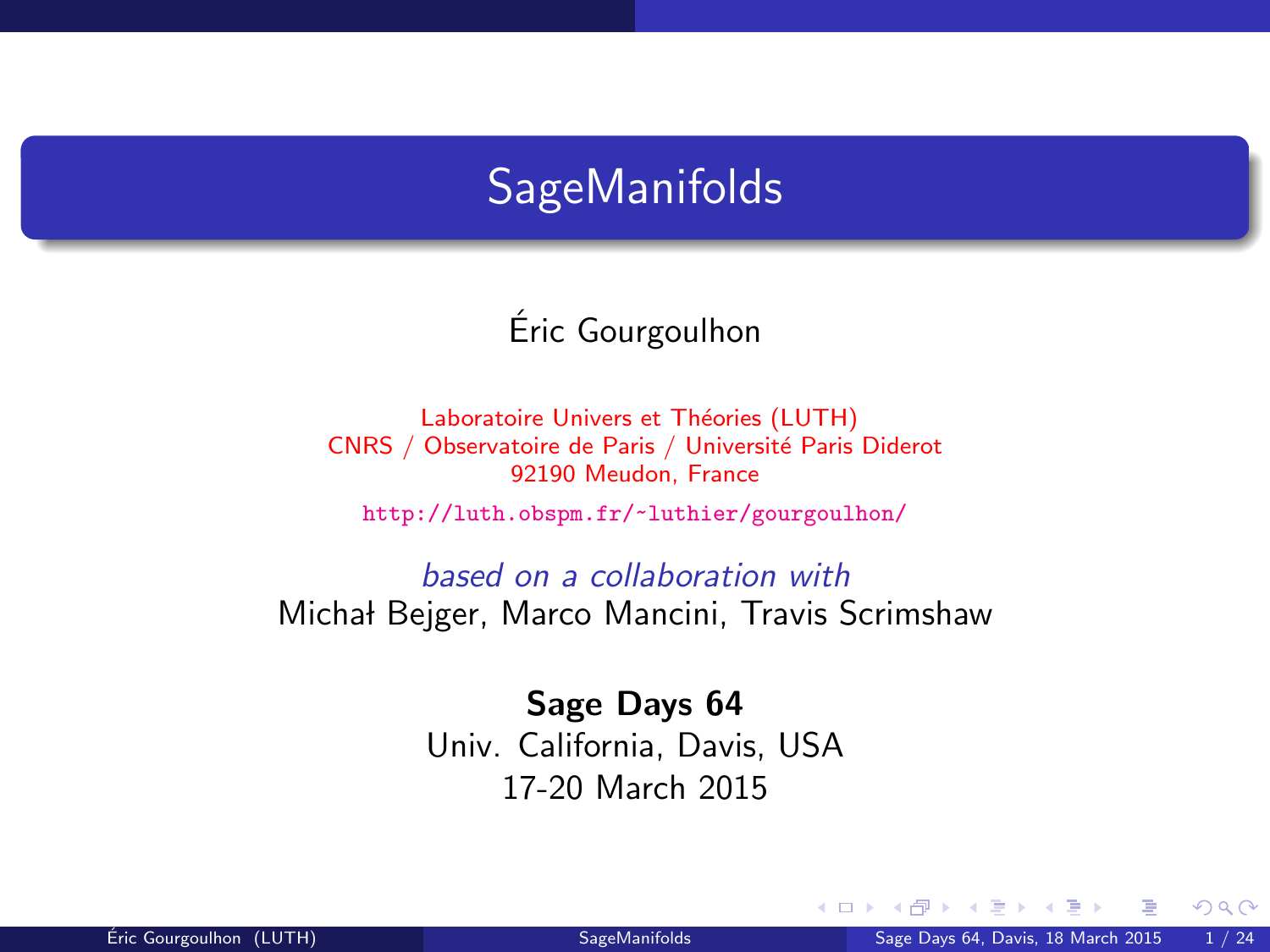

- 2 [The SageManifolds project](#page-4-0)
	- 3 [A concrete example:](#page-25-0)  $\mathbb{S}^2$
- 4 [Conclusion and perspectives](#page-27-0)

4 0 8 1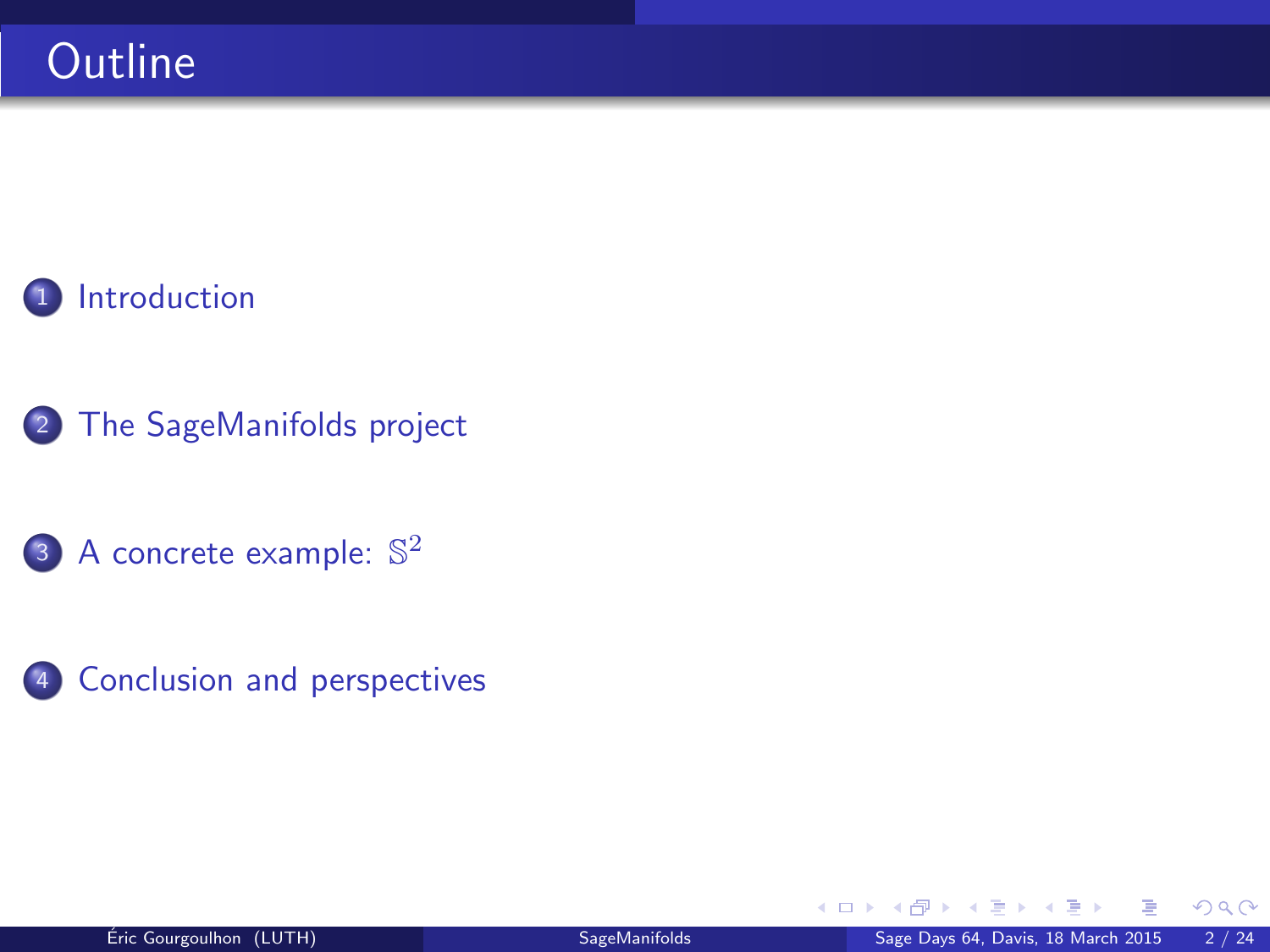# **Outline**

**1** [Introduction](#page-2-0)

- [The SageManifolds project](#page-4-0)
- 3 [A concrete example:](#page-25-0)  $\mathbb{S}^2$
- **[Conclusion and perspectives](#page-27-0)**

<span id="page-2-0"></span>AD > 4 E > 4 E

4 0 8 4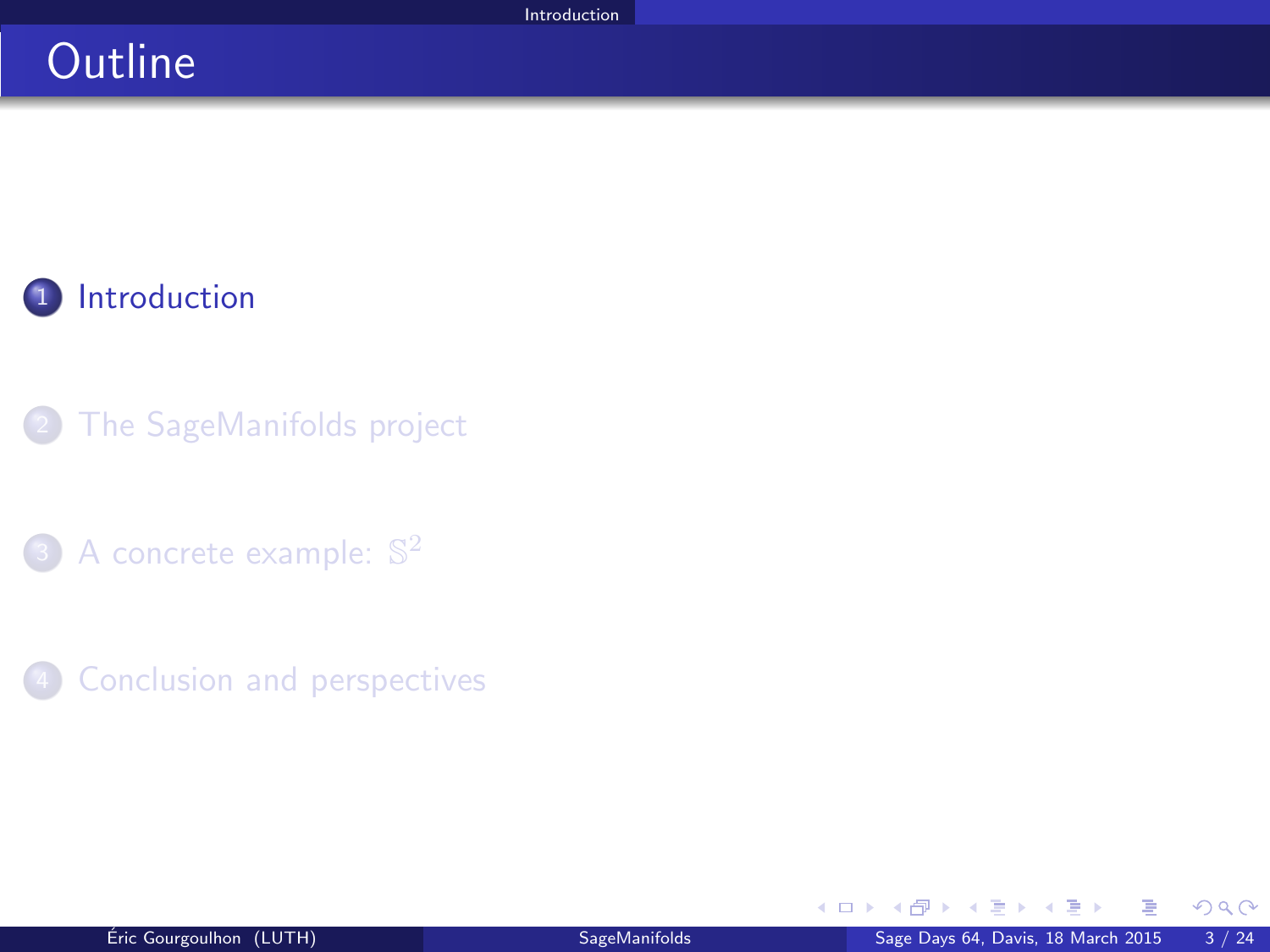# Differential geometry in Sage

Sage is well developed in many domains of mathematics but not too much in the area of differential geometry:

#### Already in Sage

- differential forms on an open subset of Euclidean space (with a fixed set of coordinates) (J. Vankerschaver)
- parametrized 2-surfaces in 3-dim. Euclidean space (M. Malakhaltsev, J. Vankerschaver, V. Delecroix)

#### On Trac

2-D hyperbolic geometry (V. Delecroix, M. Raum, G. Laun, trac ticket #9439)

<span id="page-3-0"></span> $\Omega$ 

イヨメ イヨメ

**← ロ ▶ → イ 同**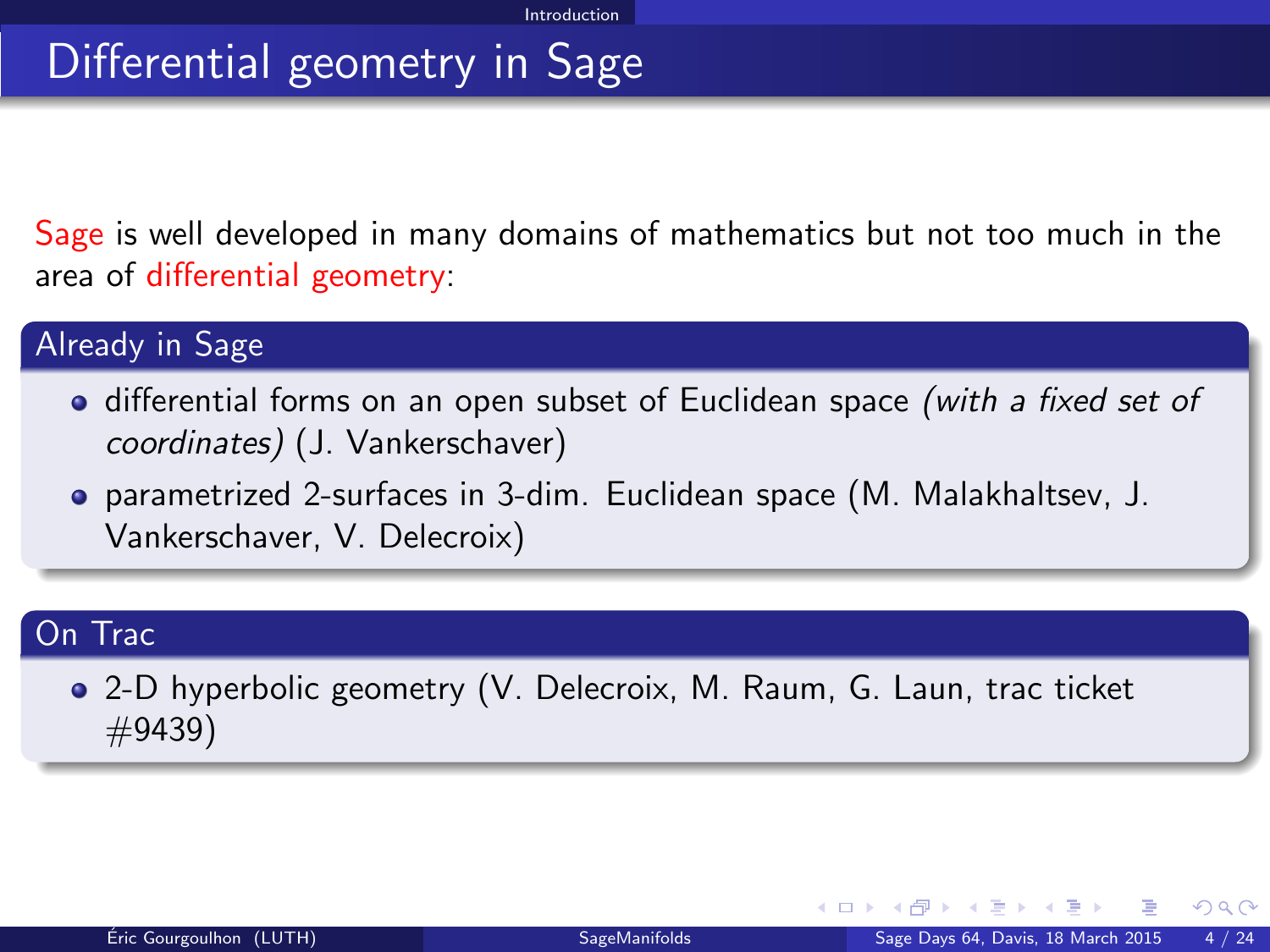# **Outline**



### 2 [The SageManifolds project](#page-4-0)

- 3 [A concrete example:](#page-25-0)  $\mathbb{S}^2$
- **[Conclusion and perspectives](#page-27-0)**

<span id="page-4-0"></span>4 0 8 4 a  $\sim$  $\mathcal{A}$  .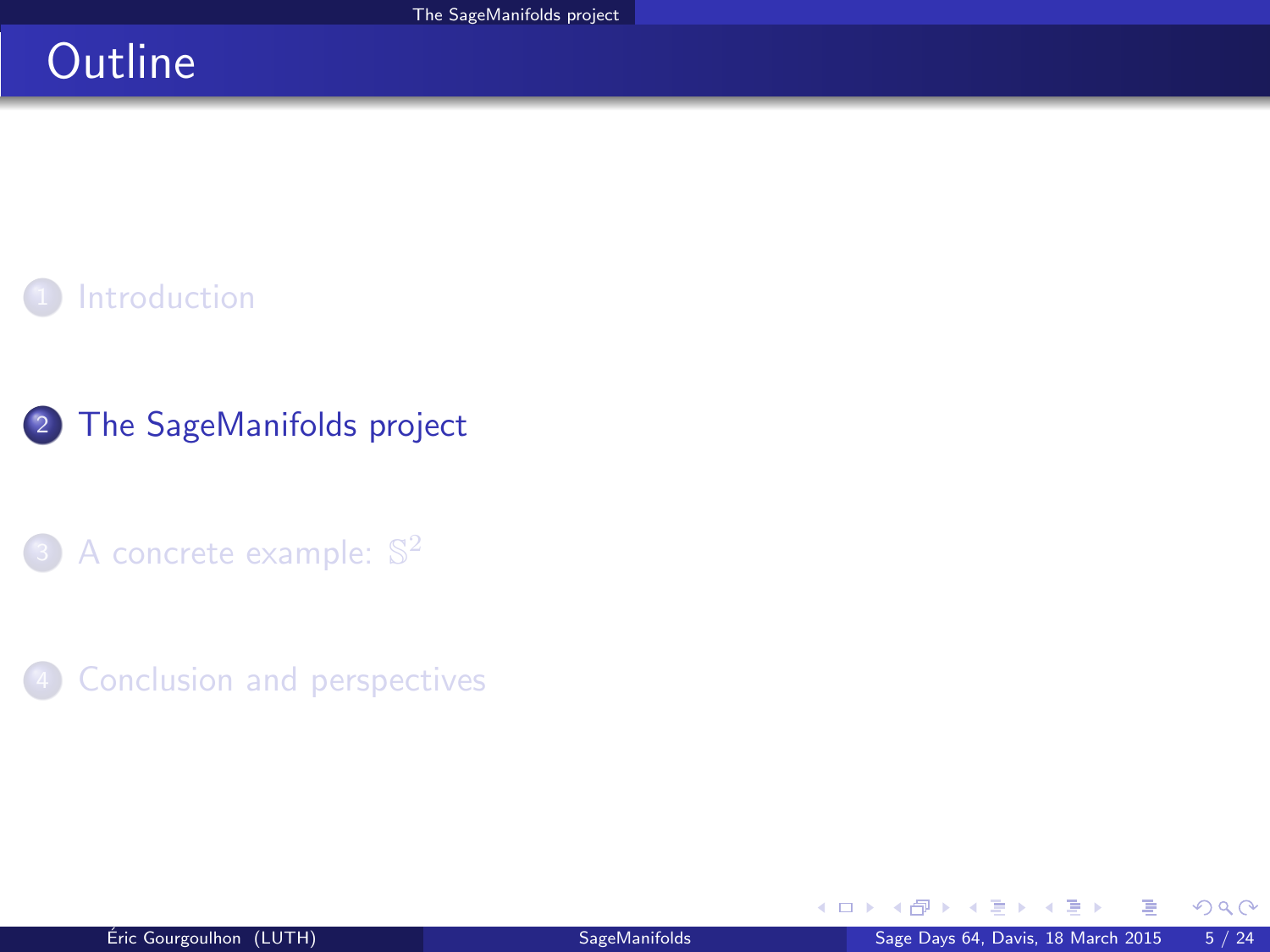### <span id="page-5-0"></span><http://sagemanifolds.obspm.fr/>

#### Aim

Implement real smooth manifolds of arbitrary dimension in Sage and tensor calculus on them, in a coordinate/frame-independent manner

In particular:

- one should be able to introduce an arbitrary number of coordinate charts on a given manifold, with the relevant transition maps
- tensor fields must be manipulated as such and not through their components with respect to a specific (possibly coordinate) vector frame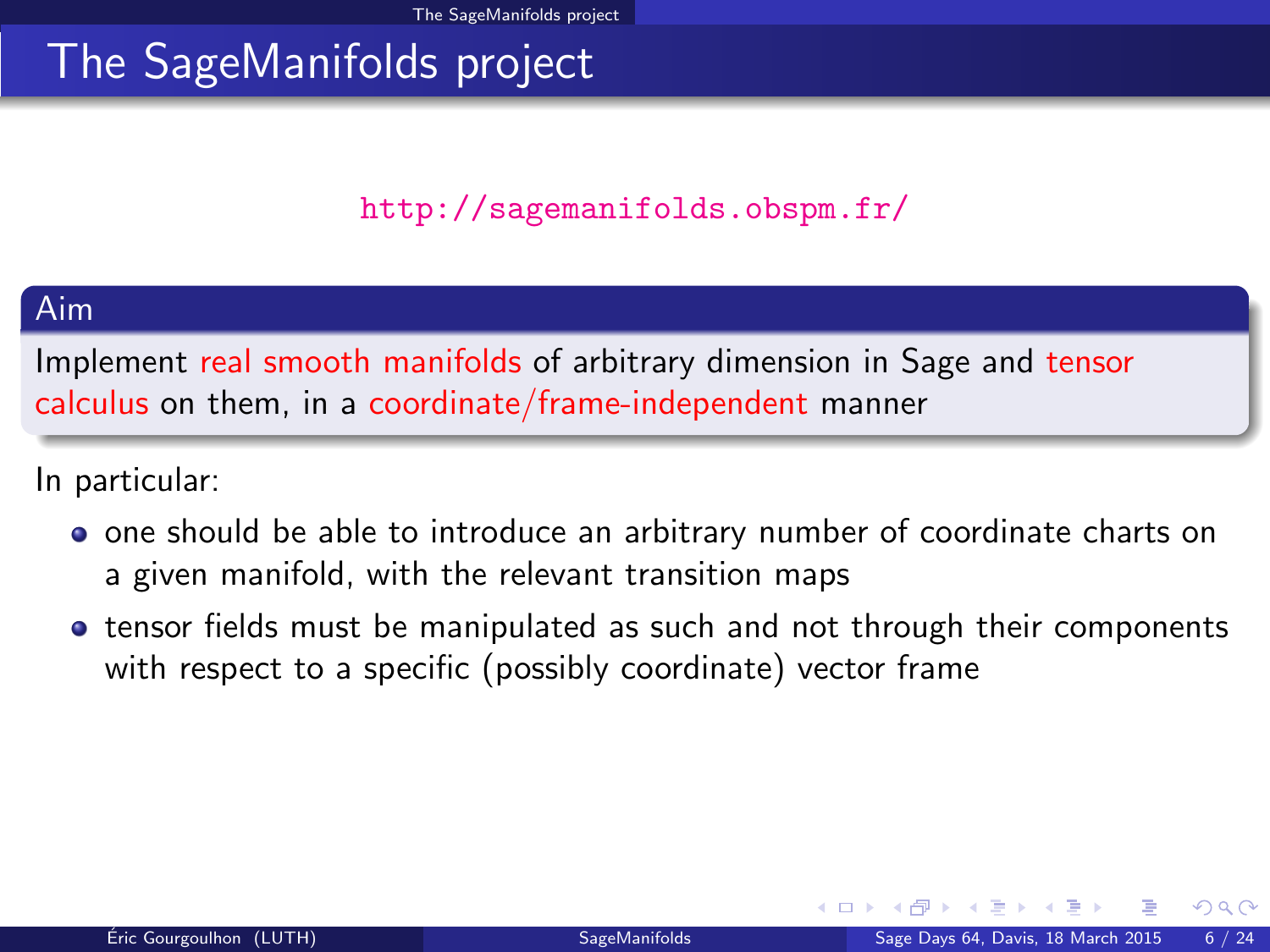### <http://sagemanifolds.obspm.fr/>

#### Aim

Implement real smooth manifolds of arbitrary dimension in Sage and tensor calculus on them, in a coordinate/frame-independent manner

In particular:

- one should be able to introduce an arbitrary number of coordinate charts on a given manifold, with the relevant transition maps
- tensor fields must be manipulated as such and not through their components with respect to a specific (possibly coordinate) vector frame

Concretely, the project amounts to creating new Python classes, such as Manifold, Chart, TensorField or Metric, within Sage's Parent/Element framework.

<span id="page-6-0"></span> $\Omega$ 

**← ロ ▶ → イ 同**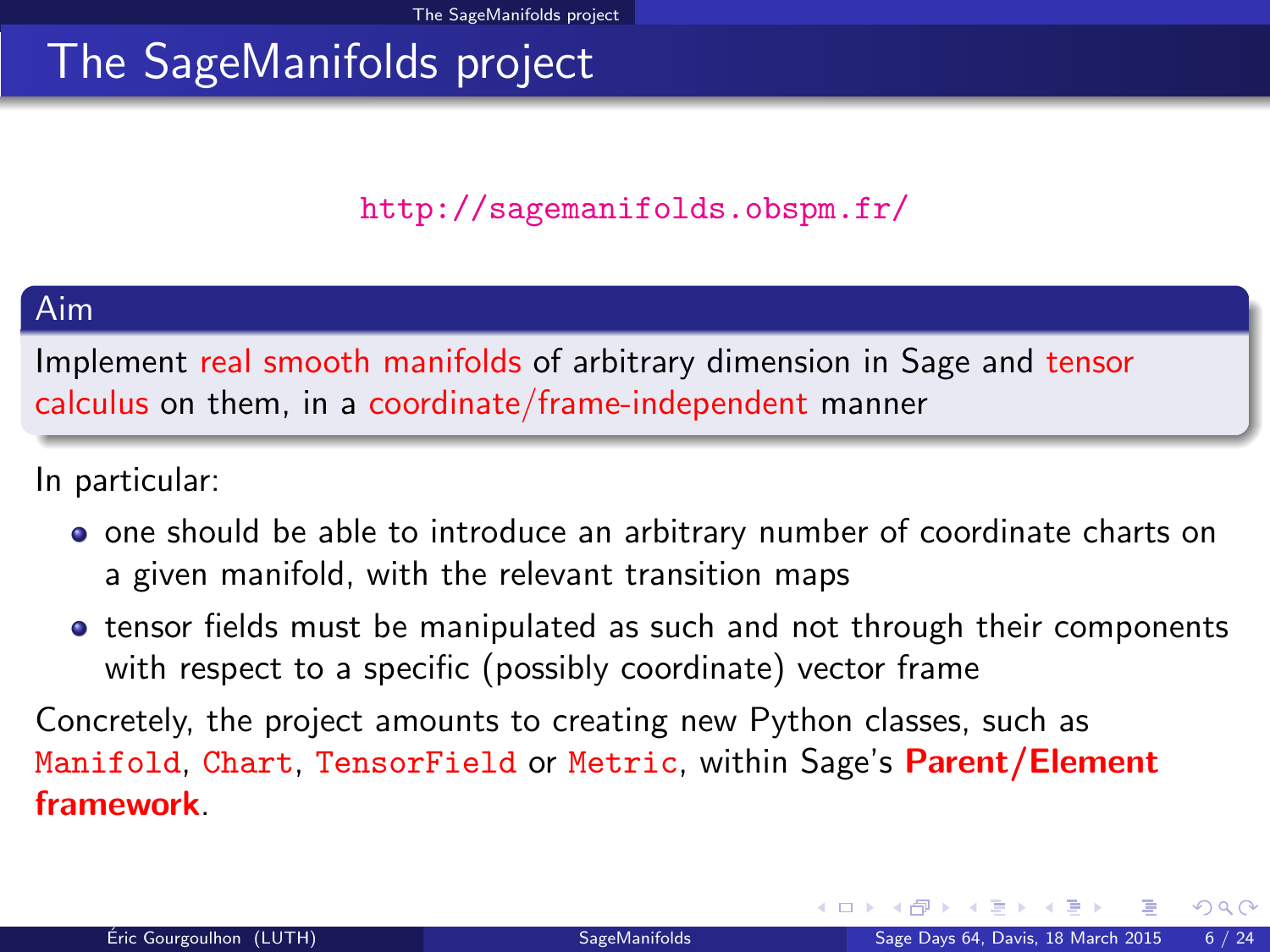## Implementating manifolds and their subsets



<span id="page-7-0"></span>4 0 8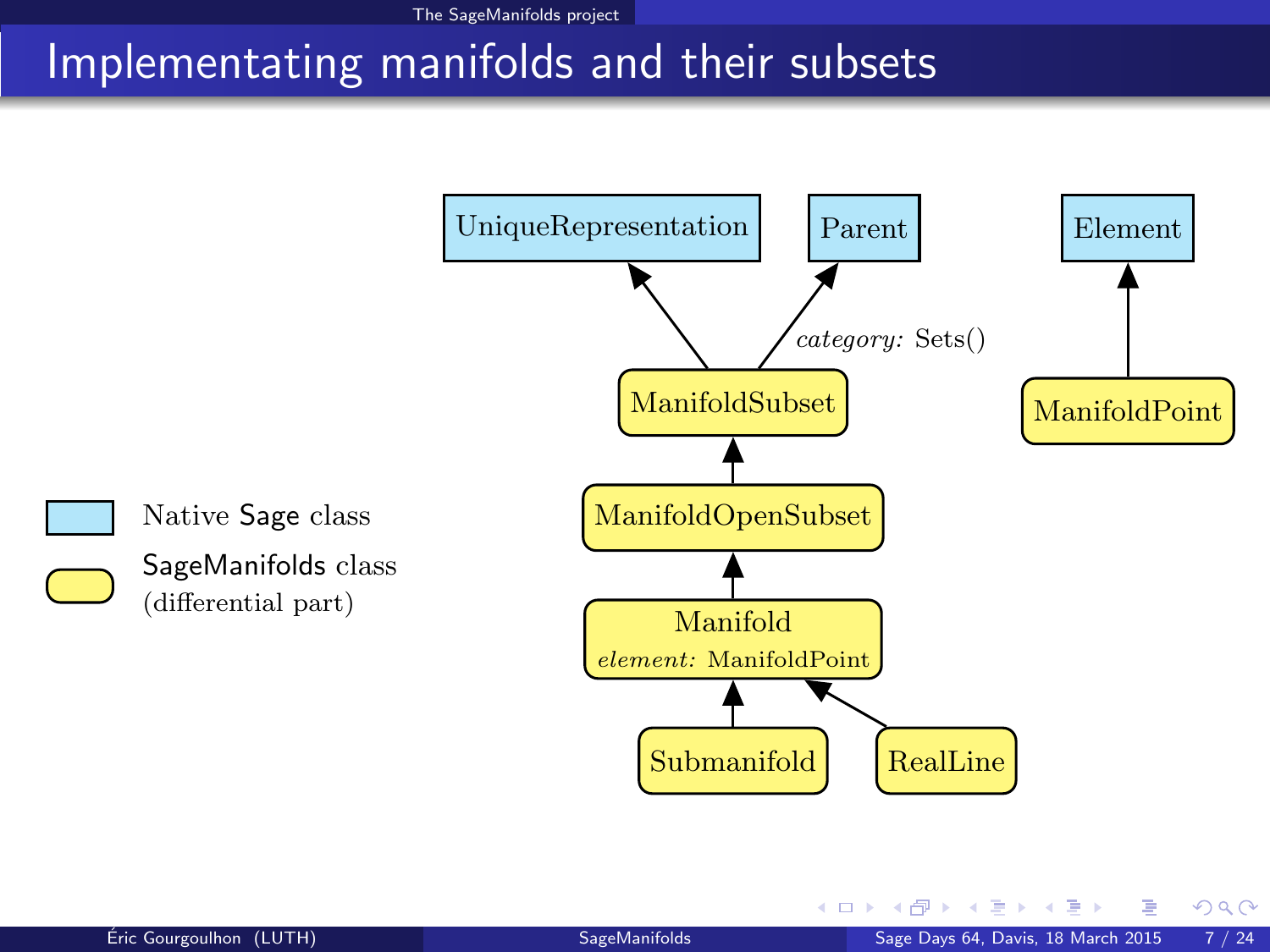## Implementing coordinate charts

<span id="page-8-0"></span>Given a (topological) manifold M of dimension  $n \geq 1$ , a coordinate chart  $\varphi:U\to \mathbb{R}^n$  on an open subset  $U\subset M$  is implemented in SageManifolds via the class Chart, whose main data is U and a n-tuple of Sage symbolic variables x, y, ..., each of them representing a coordinate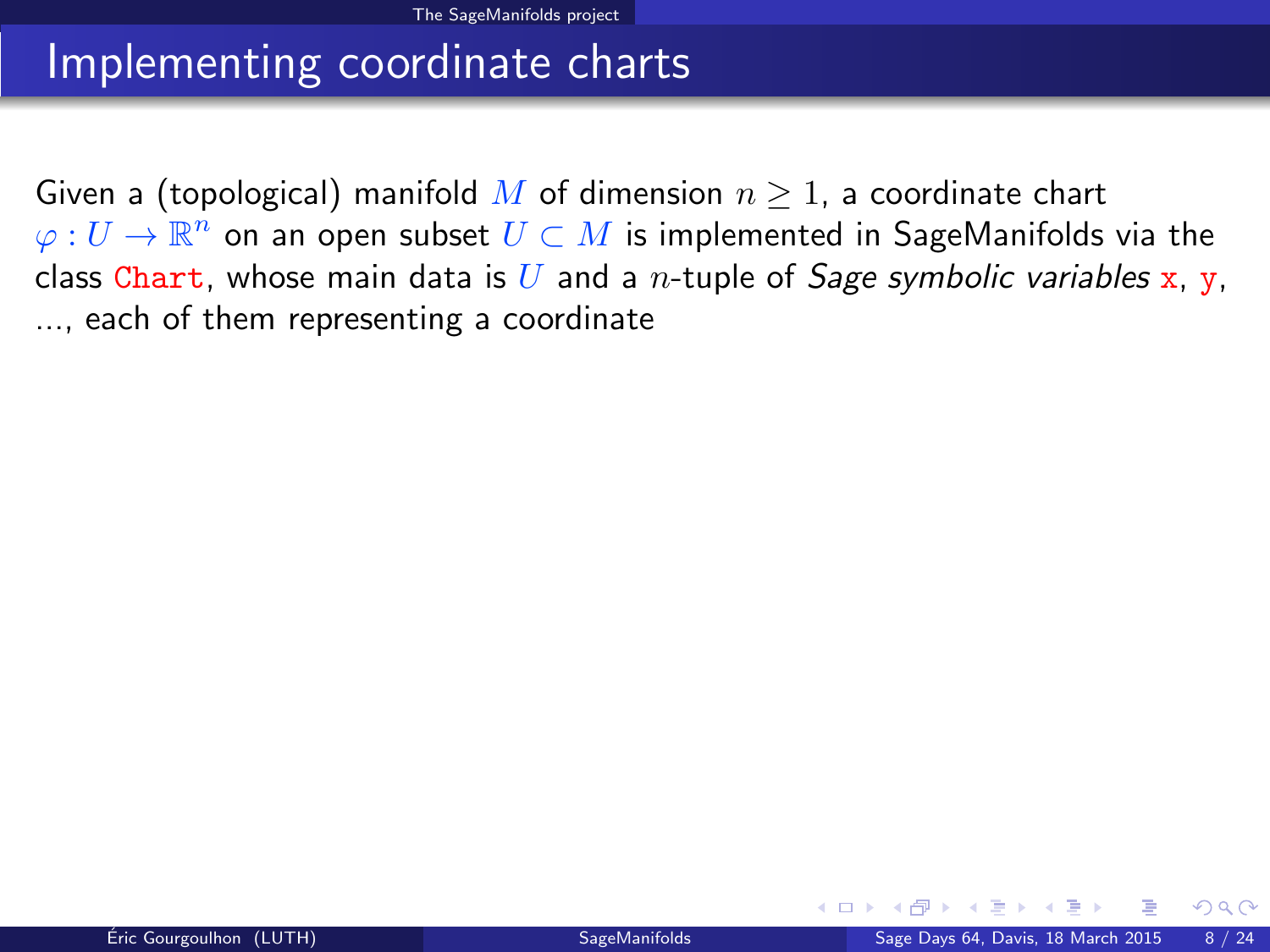# Implementing coordinate charts

Given a (topological) manifold M of dimension  $n \geq 1$ , a coordinate chart  $\varphi:U\to \mathbb{R}^n$  on an open subset  $U\subset M$  is implemented in SageManifolds via the class Chart, whose main data is U and a n-tuple of Sage symbolic variables x, y, ..., each of them representing a coordinate

In general, more than one (regular) chart is required to cover the entire manifold:

#### Examples:

- at least 2 charts are necessary to cover the *n*-dimensional sphere  $\mathbb{S}^n$  ( $n \ge 1$ ) and the torus  $\mathbb{T}^2$
- <span id="page-9-0"></span>• at least 3 charts are necessary to cover the real projective plane  $\mathbb{RP}^2$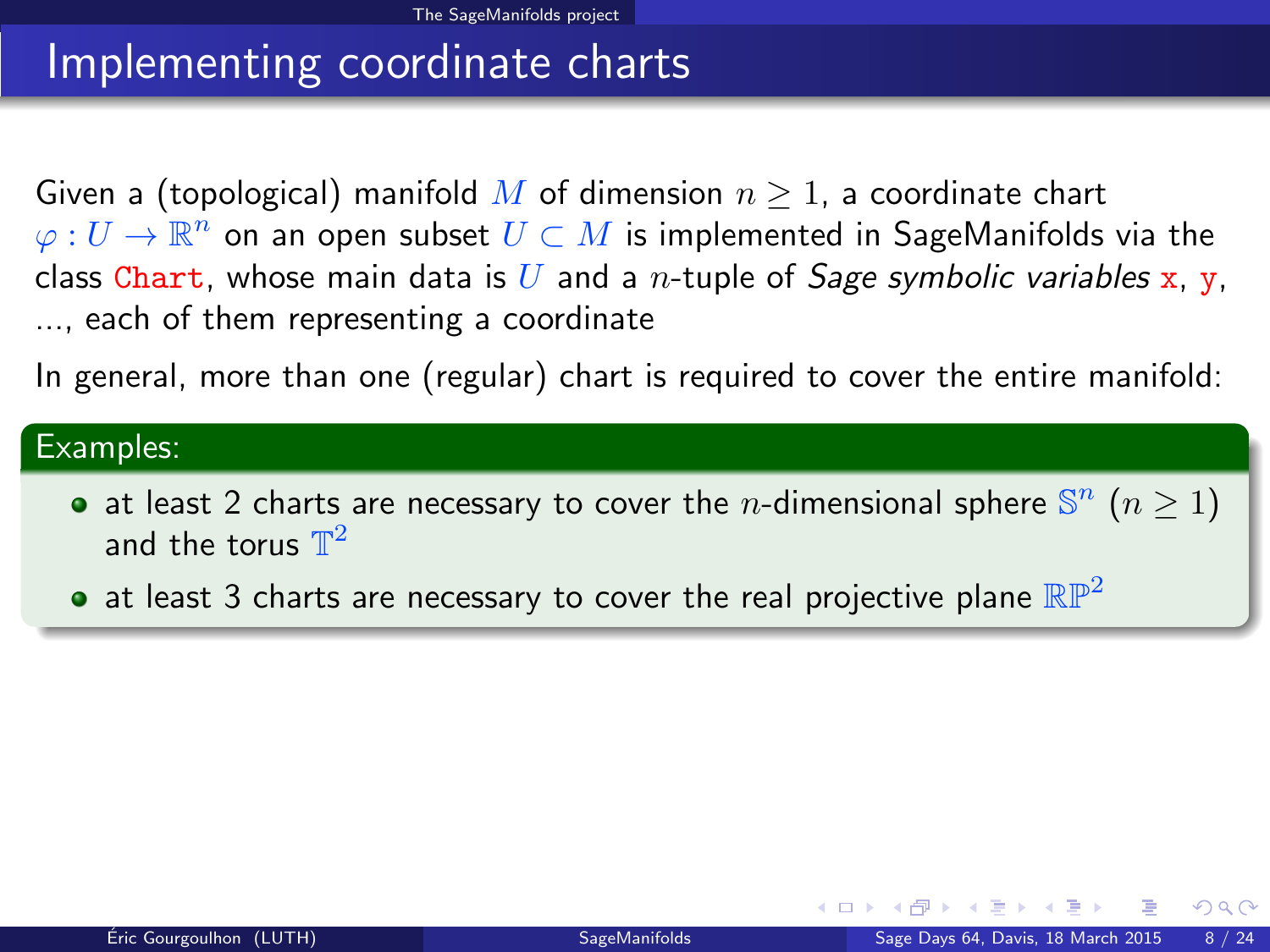# Implementing coordinate charts

Given a (topological) manifold M of dimension  $n \geq 1$ , a coordinate chart  $\varphi:U\to \mathbb{R}^n$  on an open subset  $U\subset M$  is implemented in SageManifolds via the class Chart, whose main data is U and a n-tuple of Sage symbolic variables x, y, ..., each of them representing a coordinate

In general, more than one (regular) chart is required to cover the entire manifold:

#### Examples:

- at least 2 charts are necessary to cover the *n*-dimensional sphere  $\mathbb{S}^n$  ( $n \ge 1$ ) and the torus  $\mathbb{T}^2$
- at least 3 charts are necessary to cover the real projective plane  $\mathbb{RP}^2$

In SageManifolds, an arbitrary number of charts can be introduced

To fully specify the manifold, one shall also provide the transition maps on overlapping chart domains (SageManifolds class CoordChange)

<span id="page-10-0"></span> $QQ$ 

 $\left\{ \begin{array}{ccc} 1 & 0 & 0 \\ 0 & 1 & 0 \end{array} \right\}$  ,  $\left\{ \begin{array}{ccc} 0 & 0 & 0 \\ 0 & 0 & 0 \end{array} \right\}$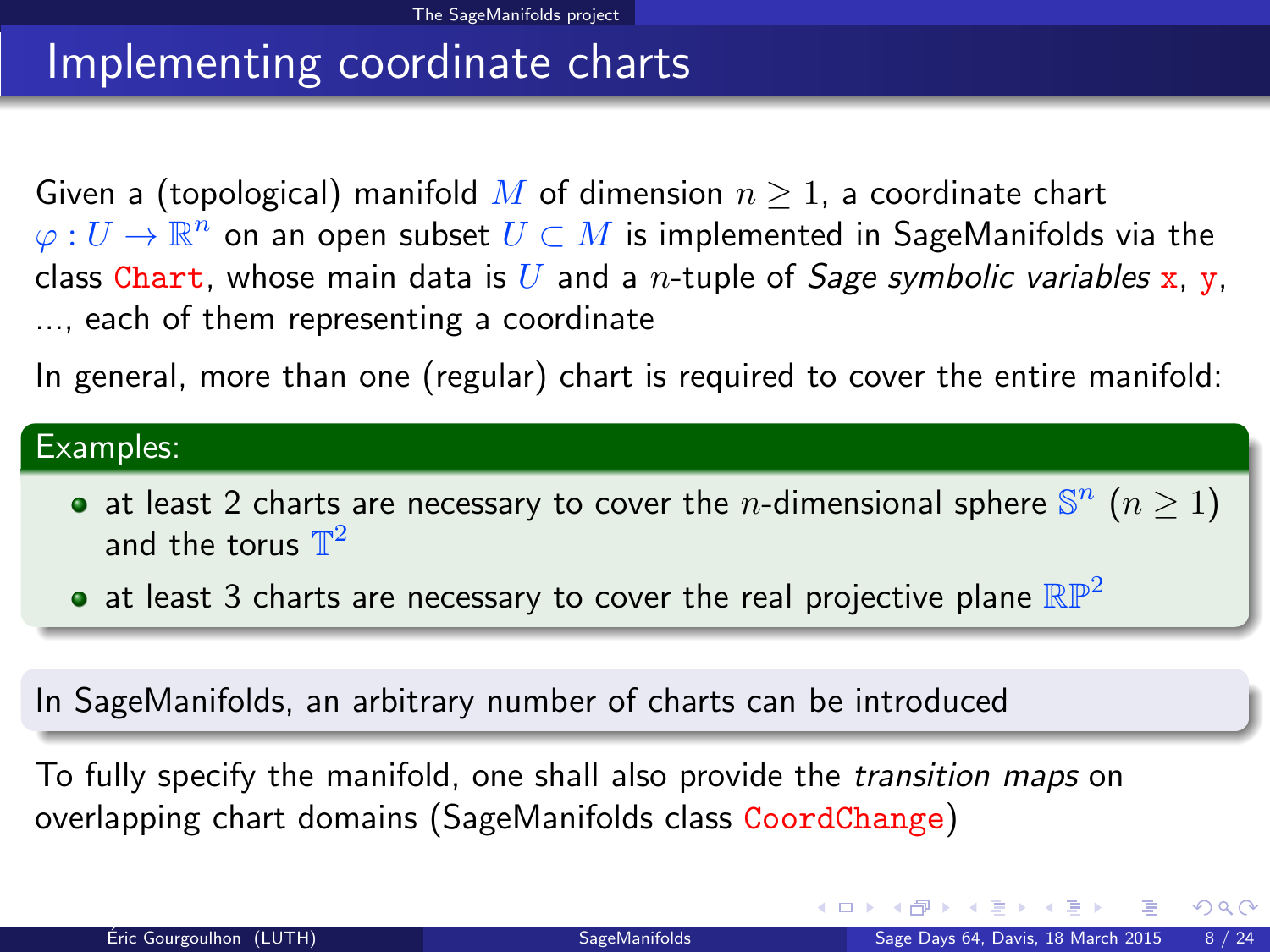### Implementing scalar fields

A scalar field on manifold  $M$  is a smooth mapping

 $f: U \subset M \longrightarrow \mathbb{R}$  $p \longrightarrow f(p)$ 

where  $U$  is an open subset of  $M$ 

<span id="page-11-0"></span>イロト イ押ト イヨト イヨト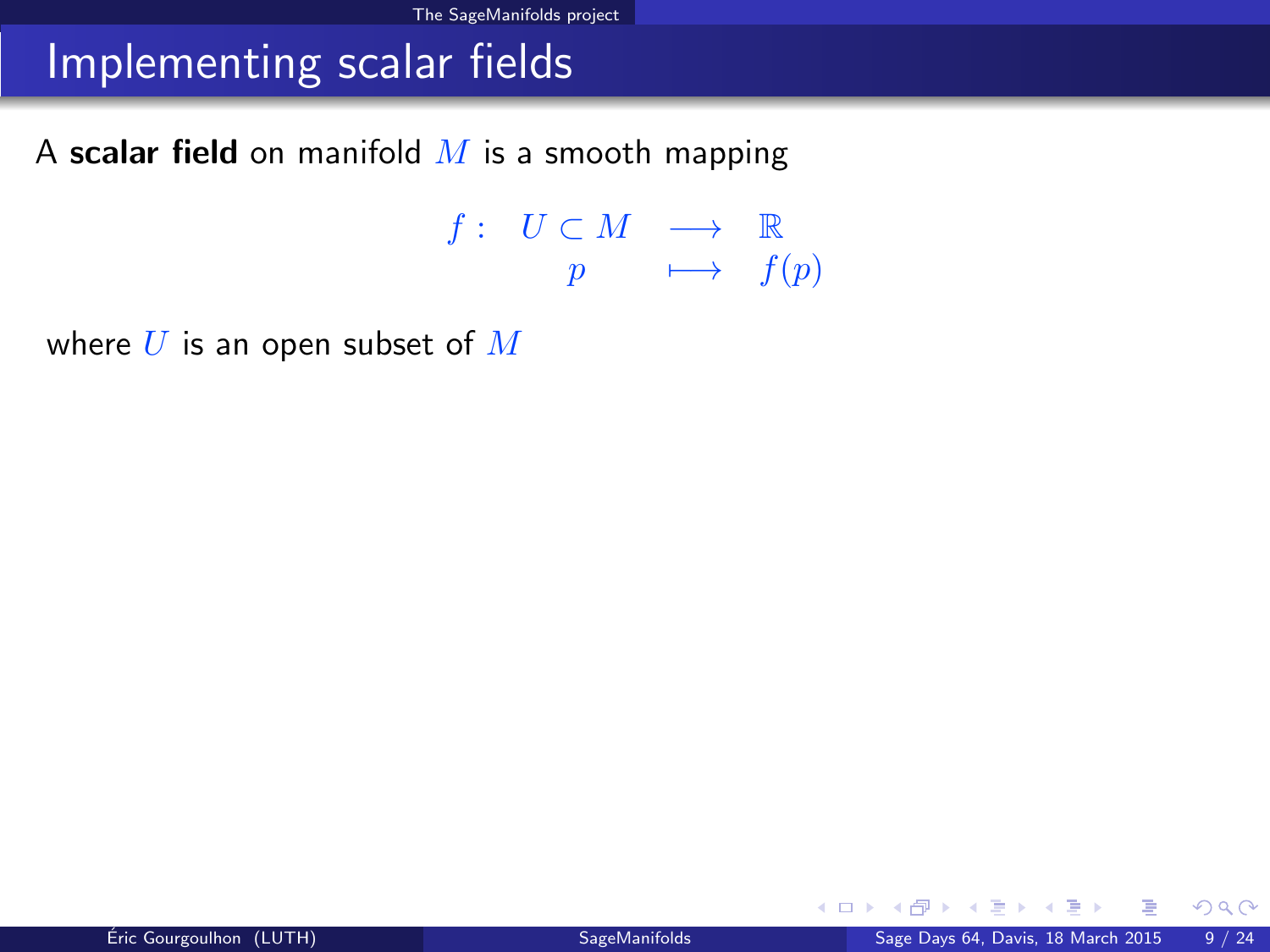### Implementing scalar fields

A scalar field on manifold  $M$  is a smooth mapping

<span id="page-12-0"></span> $f: U \subset M \longrightarrow \mathbb{R}$  $p \longrightarrow f(p)$ 

where  $U$  is an open subset of  $M$ 

A scalar field maps *points*, not *coordinates*, to real numbers  $\implies$  an object f in the ScalarField class has different **coordinate** representations in different charts defined on  $U$ .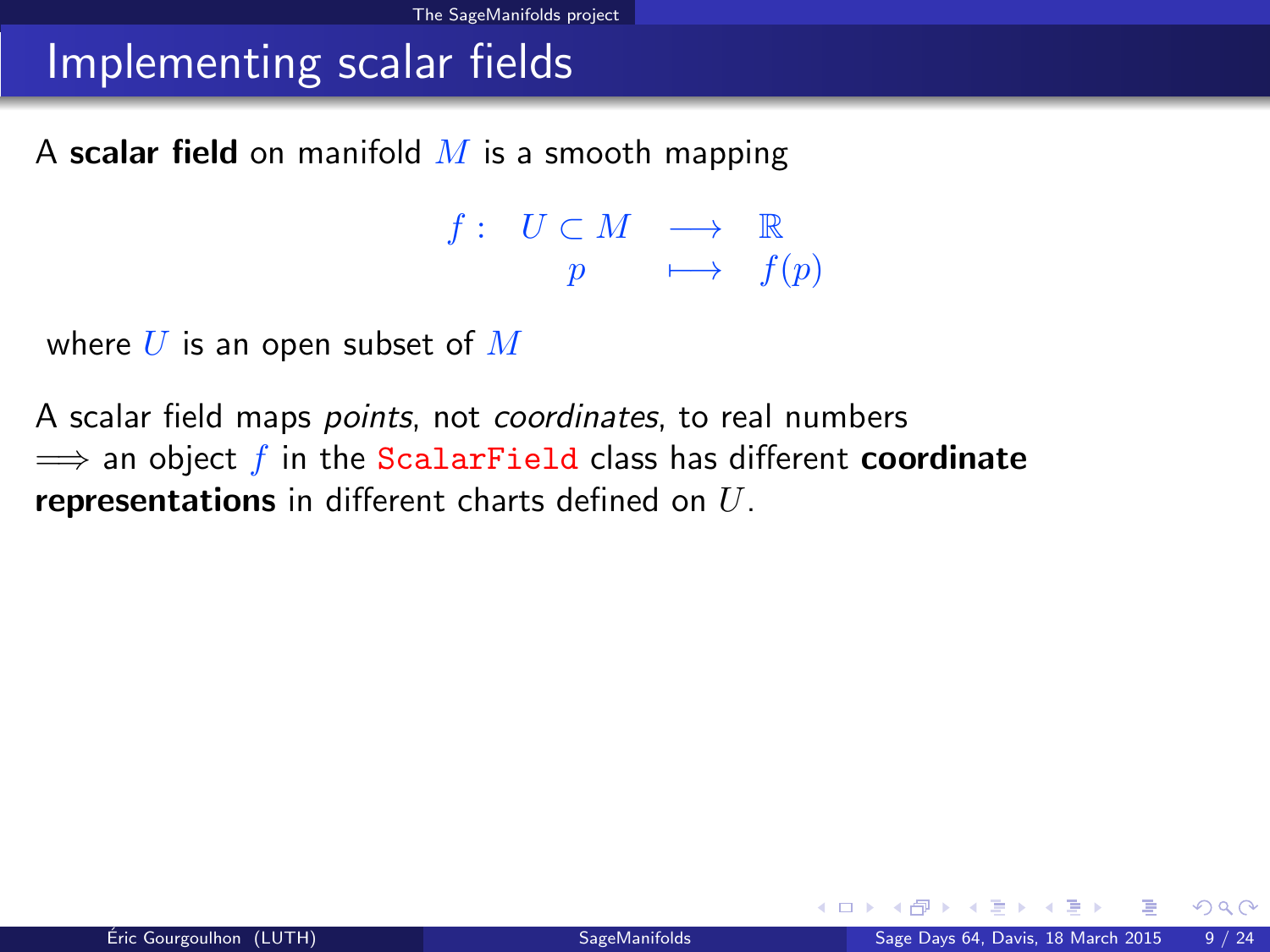# Implementing scalar fields

A scalar field on manifold  $M$  is a smooth mapping

<span id="page-13-0"></span> $f: U \subset M \longrightarrow \mathbb{R}$  $p \longrightarrow f(p)$ 

where  $U$  is an open subset of  $M$ 

A scalar field maps *points*, not *coordinates*, to real numbers  $\implies$  an object f in the ScalarField class has different coordinate representations in different charts defined on  $U$ .

The various coordinate representations  $F, \hat{F}, \dots$  of f are stored as a Python dictionary whose keys are the charts  $C, \hat{C}, \dots$ 

$$
f.\text{express} = \left\{ C : F, \hat{C} : \hat{F}, \dots \right\}
$$
\n
$$
\text{with } f(p) = F\left(\frac{x^1}{\dots}, \dots, x^n\right) = \hat{F}\left(\frac{\hat{x}^1}{\dots}, \dots, \hat{x}^n\right) = \dots
$$
\n
$$
\text{point} \qquad \text{coord. of } p \qquad \text{coord. of } p
$$
\n
$$
\text{in chart } \hat{C}
$$
\n
$$
\text{Eir. Gourgoulhon (LUTH)} \qquad \text{Sage Manifolds} \qquad \text{Sage Day 64, Davis, 18 March 2015 9/24}
$$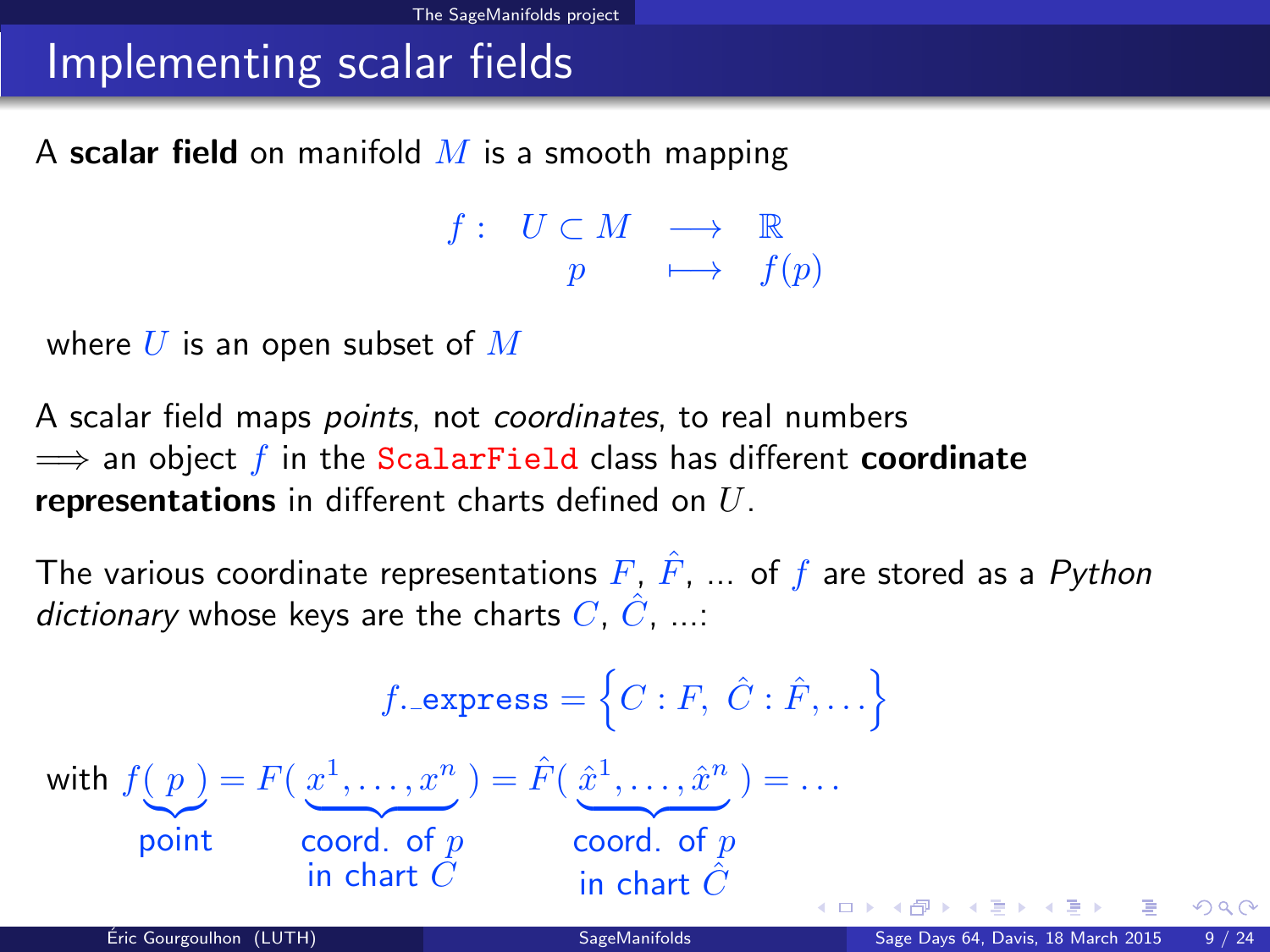### The scalar field algebra

Given an open subset  $U \subset M$ , the set  $C^\infty(U)$  of scalar fields defined on  $U$  has naturally the structure of a **commutative algebra over**  $\mathbb{R}$ : it is clearly a vector space over  $\mathbb R$  and it is endowed with a commutative ring structure by pointwise multiplication:

### <span id="page-14-0"></span> $\forall f, g \in C^{\infty}(U), \quad \forall p \in U, \quad (f.g)(p) := f(p)g(p)$

The algebra  $C^\infty(U)$  is implemented in SageManifolds via the class ScalarFieldAlgebra.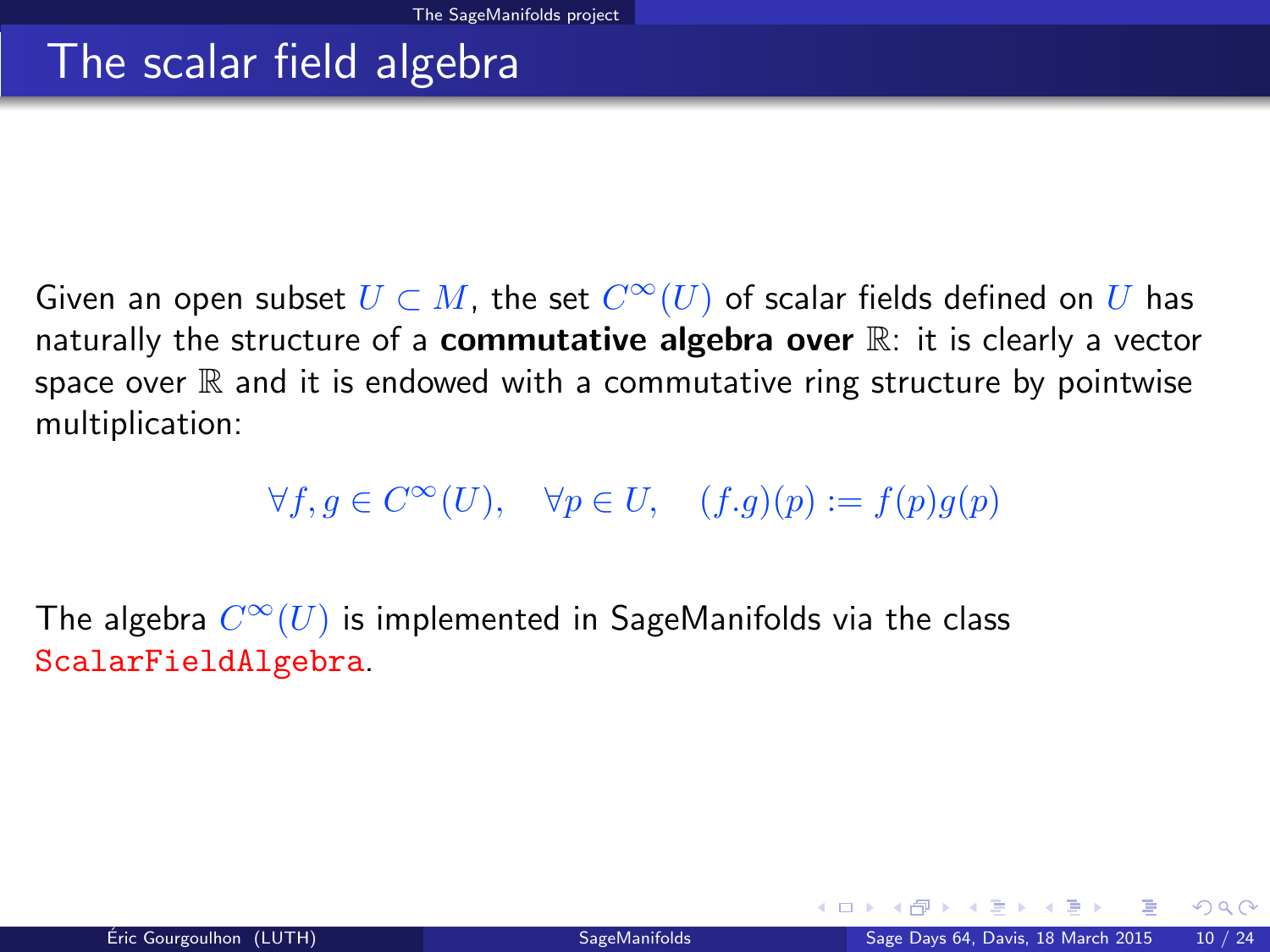### Classes for scalar fields



<span id="page-15-0"></span> $298$ 

 $\sim$ 

4 日下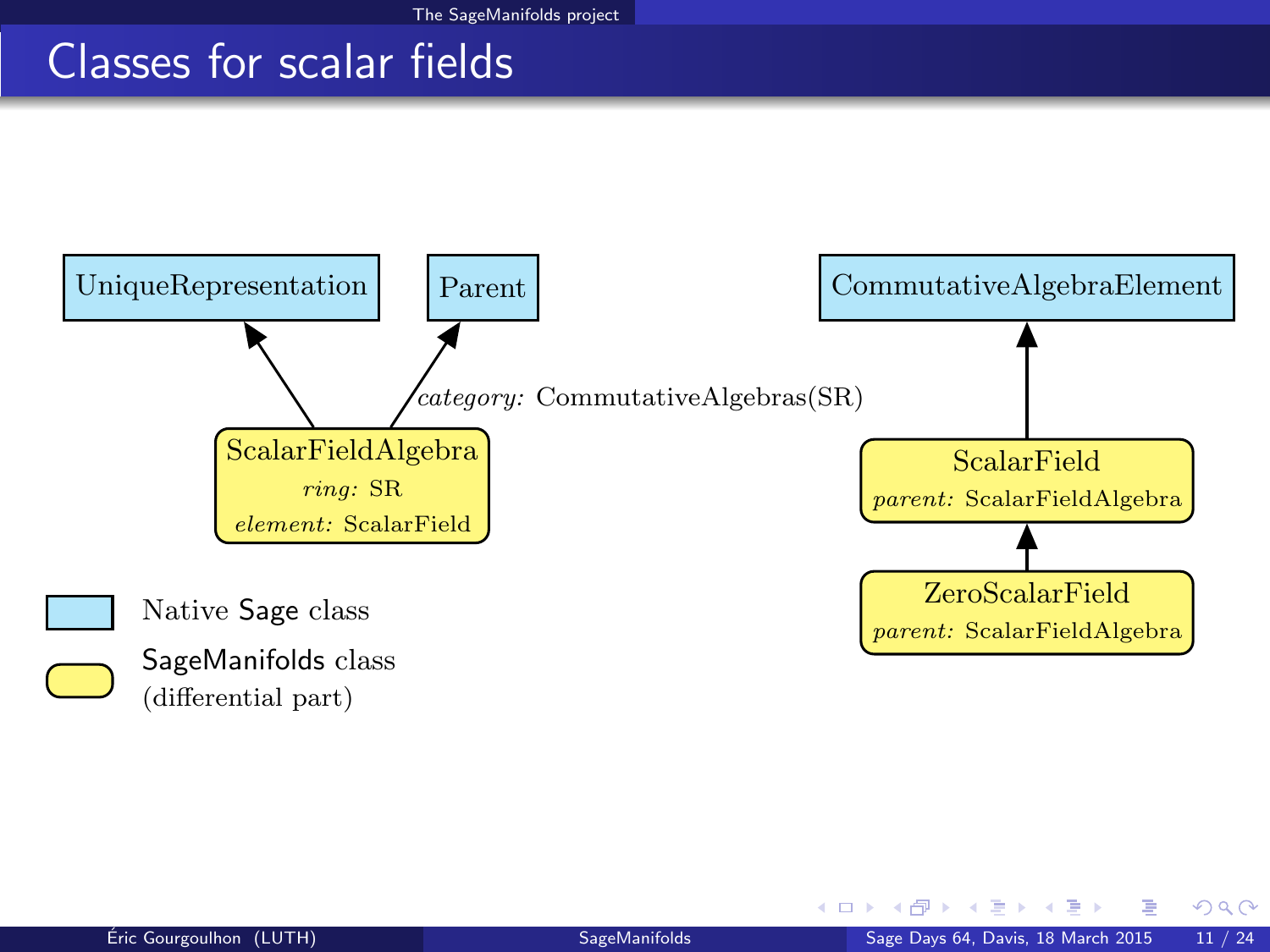# Vector field modules

Given an open subset  $U \subset M$ , the set  $\mathcal{X}(U)$  of smooth vector fields defined on U has naturally the structure of a **module over the scalar field algebra**  $C^\infty(U).$ 

 $\mathcal{X}(U)$  is a free module  $\iff U$  admits a global vector frame  $(e_a)_{1\leq a\leq n}$ .

 $\forall v \in \mathcal{X}(U), \quad v = v^a \mathbf{e}_a, \quad \text{with } v^a \in C^\infty(U)$ 

At a point  $p \in U$ , the above translates into an identity in the *tangent vector* space  $T_pM$ :

 $\boldsymbol{v}(p) = v^a(p) \; \boldsymbol{e}_a(p), \quad \text{with } v^a(p) \in \mathbb{R}$ 

#### Example:

If U is the domain of a coordinate chart  $(x^a)_{1\leq a\leq n}$ ,  $\mathcal{X}(U)$  is a free module of rank  $n$  over  $C^\infty(U)$ , a basis of it being the coordinate frame  $(\partial/\partial x^a)_{1\leq a\leq n}.$ 

<span id="page-16-0"></span> $QQ$ 

メロメ メ都 メメ きょうくぼ メー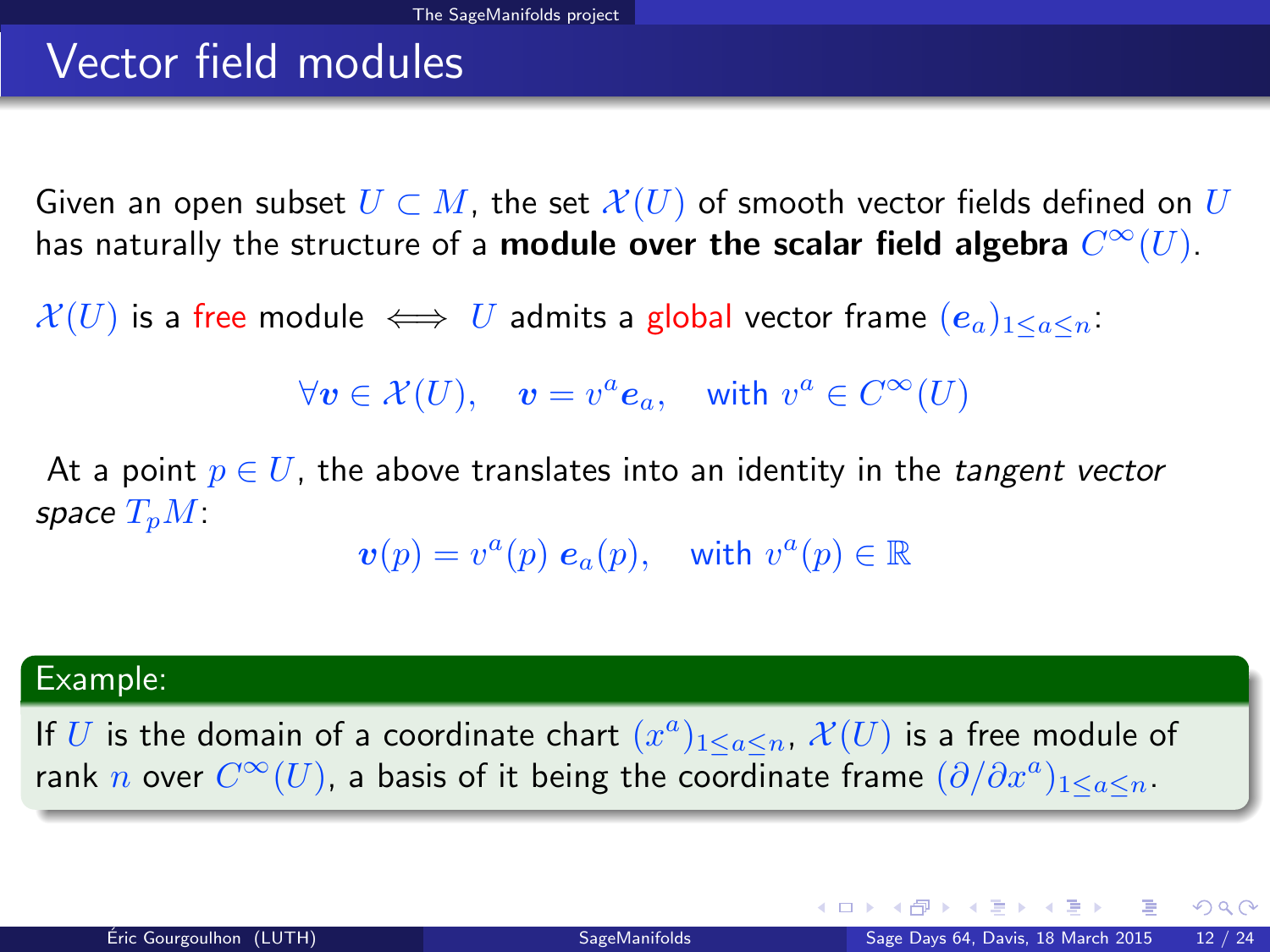# Parallelizable manifolds

| M is a <b>parallelizable manifold</b> $\iff$ M admits a global vector frame |                                          |
|-----------------------------------------------------------------------------|------------------------------------------|
|                                                                             | $\iff$ $\mathcal{X}(M)$ is a free module |
|                                                                             | $\iff$ M's tangent bundle is trivial:    |
|                                                                             | $TM \sim M \times \mathbb{R}^n$          |
|                                                                             |                                          |

4 0 8 4

<span id="page-17-0"></span> $\sim$  $\mathcal{A}$  . ÷  $\sim$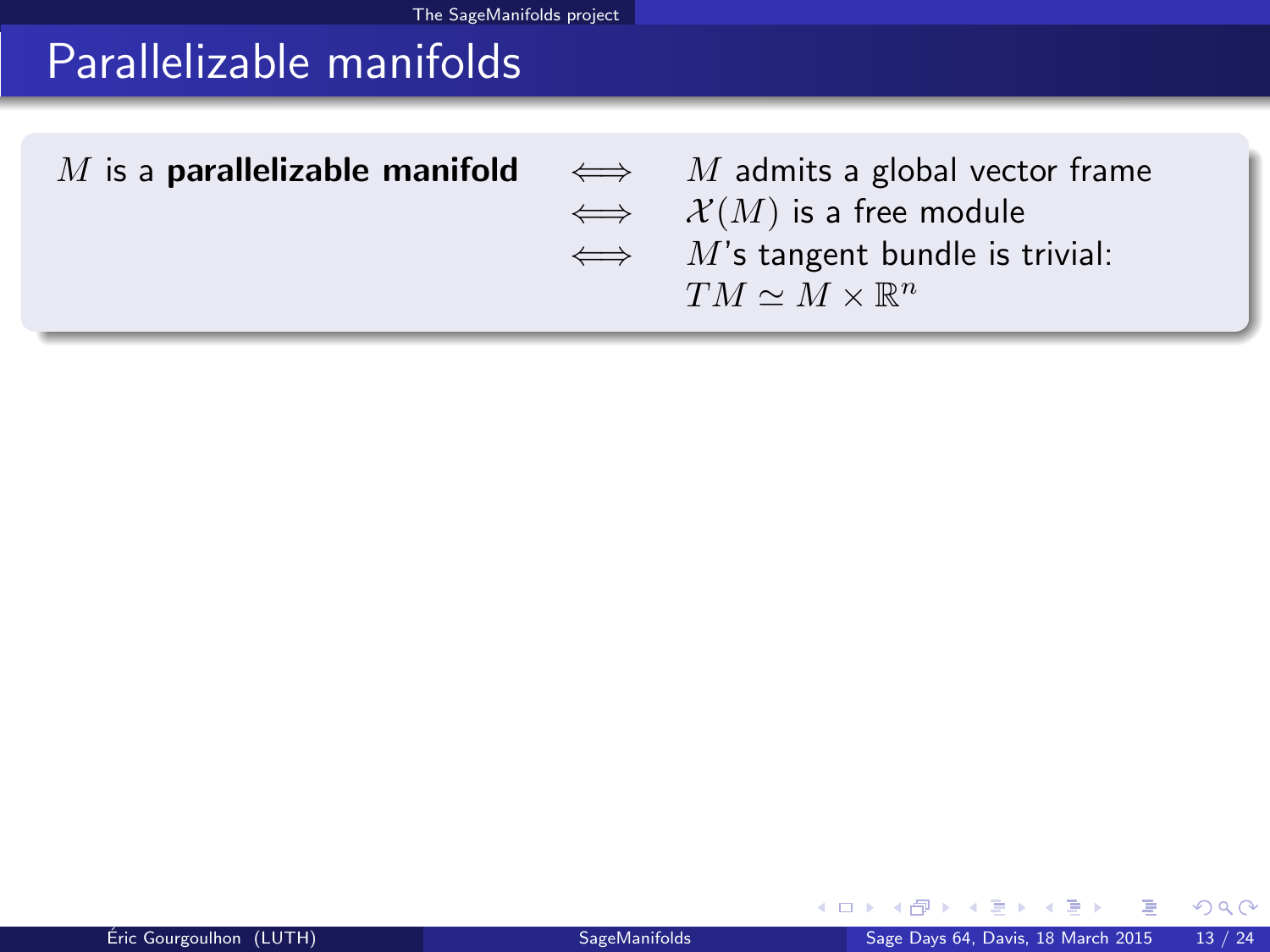# Parallelizable manifolds

M is a **parallelizable manifold**  $\iff$  M admits a global vector frame  $\iff$   $\mathcal{X}(M)$  is a free module  $\iff$  M's tangent bundle is trivial:  $TM \simeq M \times \mathbb{R}^n$ 

#### Examples of parallelizable manifolds

- $\mathbb{R}^n$  (global coordinate charts  $\Rightarrow$  global vector frames)
- the circle  $\mathbb{S}^1$  (NB: no global coordinate chart)
- the torus  $\mathbb{T}^2 = \mathbb{S}^1 \times \mathbb{S}^1$
- the 3-sphere  $\mathbb{S}^3 \simeq \mathrm{SU}(2)$ , as any Lie group
- the 7-sphere  $\mathbb{S}^7$
- <span id="page-18-0"></span>• any orientable 3-manifold (Steenrod theorem)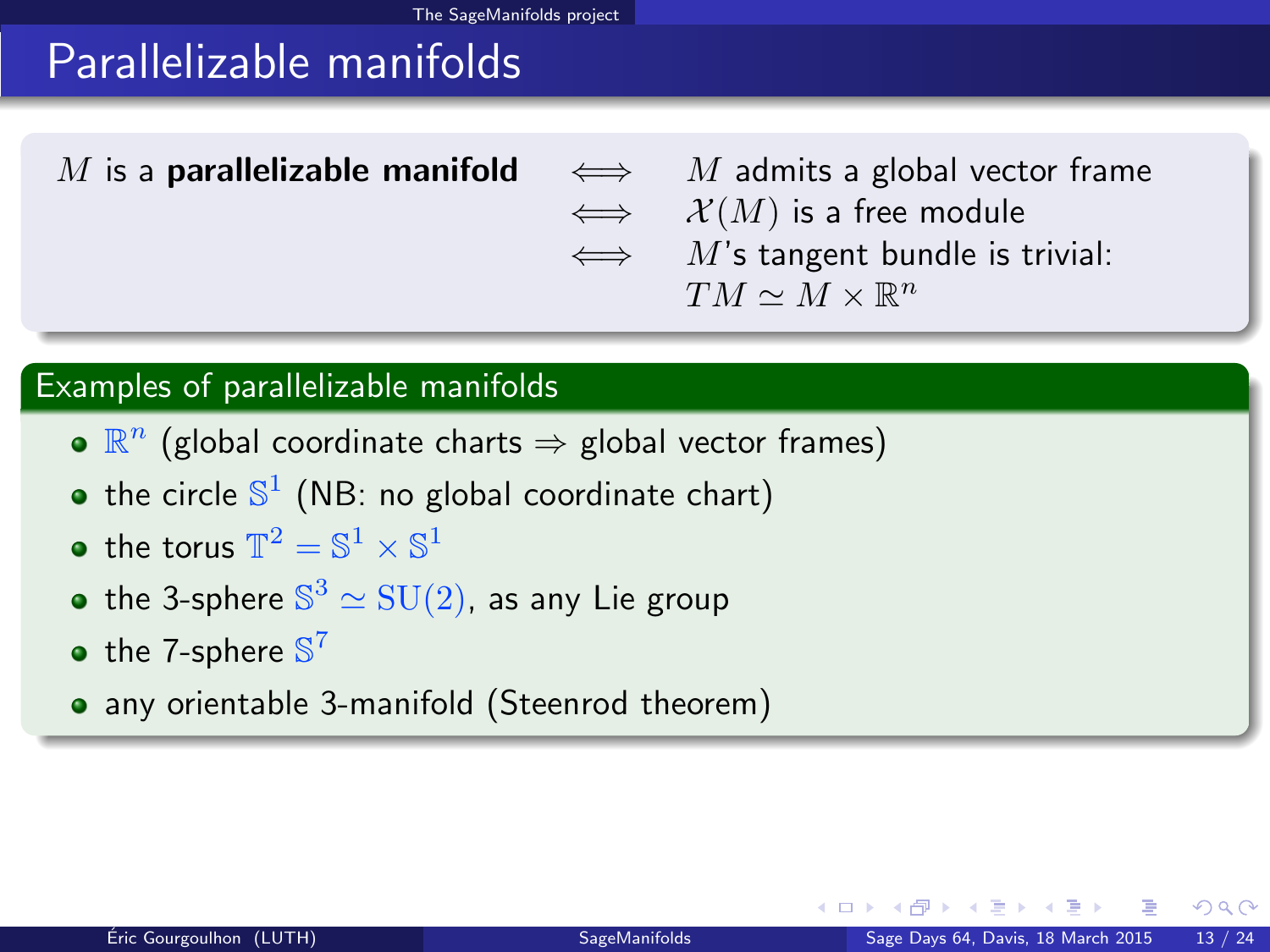# Parallelizable manifolds

M is a **parallelizable manifold**  $\iff$  M admits a global vector frame  $\iff$   $\mathcal{X}(M)$  is a free module  $\iff$  M's tangent bundle is trivial:  $TM \simeq M \times \mathbb{R}^n$ 

#### Examples of parallelizable manifolds

- $\mathbb{R}^n$  (global coordinate charts  $\Rightarrow$  global vector frames)
- the circle  $\mathbb{S}^1$  (NB: no global coordinate chart)
- the torus  $\mathbb{T}^2 = \mathbb{S}^1 \times \mathbb{S}^1$
- the 3-sphere  $\mathbb{S}^3 \simeq \mathrm{SU}(2)$ , as any Lie group
- the 7-sphere  $\mathbb{S}^7$
- any orientable 3-manifold (Steenrod theorem)

#### Examples of non-parallelizable manifolds

- the sphere  $\mathbb{S}^2$  (hairy ball theorem!) and any n-sphere  $\mathbb{S}^n$  with  $n \not\in \{1,3,7\}$
- <span id="page-19-0"></span>• the real projective plane  $\mathbb{RP}^2$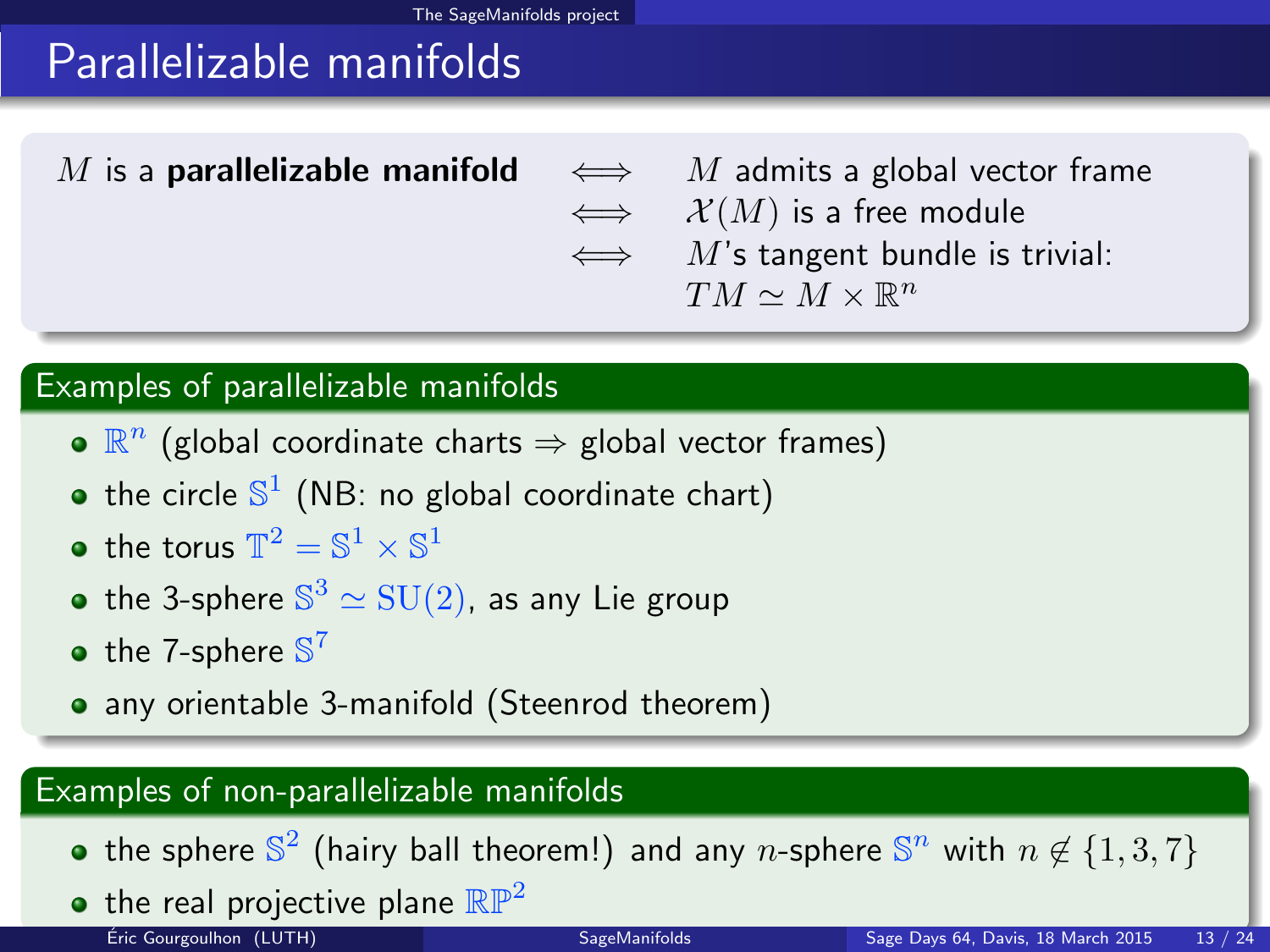### Implementing vector fields

Ultimately, in SageManifolds, vector fields are to be described by their components w.r.t. various vector frames.

<span id="page-20-0"></span>If the manifold  $M$  is not parallelizable, we assume that it can be covered by a finite number N of parallelizable open subsets  $U_i$   $(1 \le i \le N)$  (OK for M compact). We then consider restrictions of vector fields to these domains: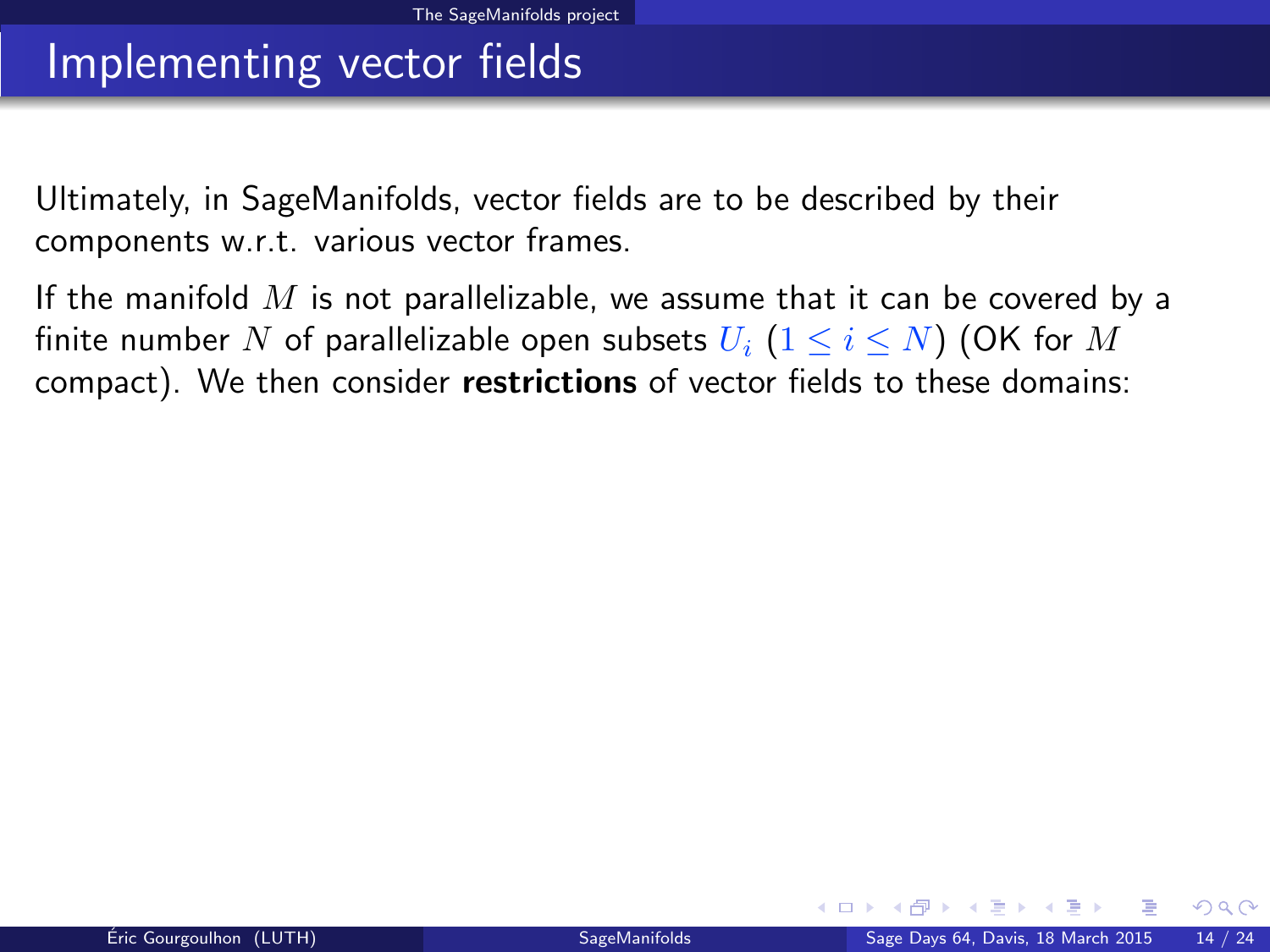### Implementing vector fields

Ultimately, in SageManifolds, vector fields are to be described by their components w.r.t. various vector frames.

If the manifold  $M$  is not parallelizable, we assume that it can be covered by a finite number N of parallelizable open subsets  $U_i$   $(1 \le i \le N)$  (OK for M compact). We then consider restrictions of vector fields to these domains:

For each i,  $\mathcal{X}(U_i)$  is a free module of rank  $n = \dim M$  and is implemented in SageManifolds as an instance of VectorFieldFreeModule, which is a subclass of FiniteRankFreeModule.

Each vector field  $\boldsymbol{v} \in \mathcal{X}(U_i)$  has different set of components  $(v^a)_{1 \leq a \leq n}$  in different vector frames  $(e_a)_{1\leq a\leq n}$  introduced on  $U_i$ . They are stored as a  $Python$ dictionary whose keys are the vector frames:

 $\boldsymbol{v}$ . components =  $\{(\boldsymbol{e}): (v^a),\; (\hat{\boldsymbol{e}}): (\hat{v}^a), \ldots\}$ 

<span id="page-21-0"></span> $\Omega$ 

メロト メ母 トメミト メミト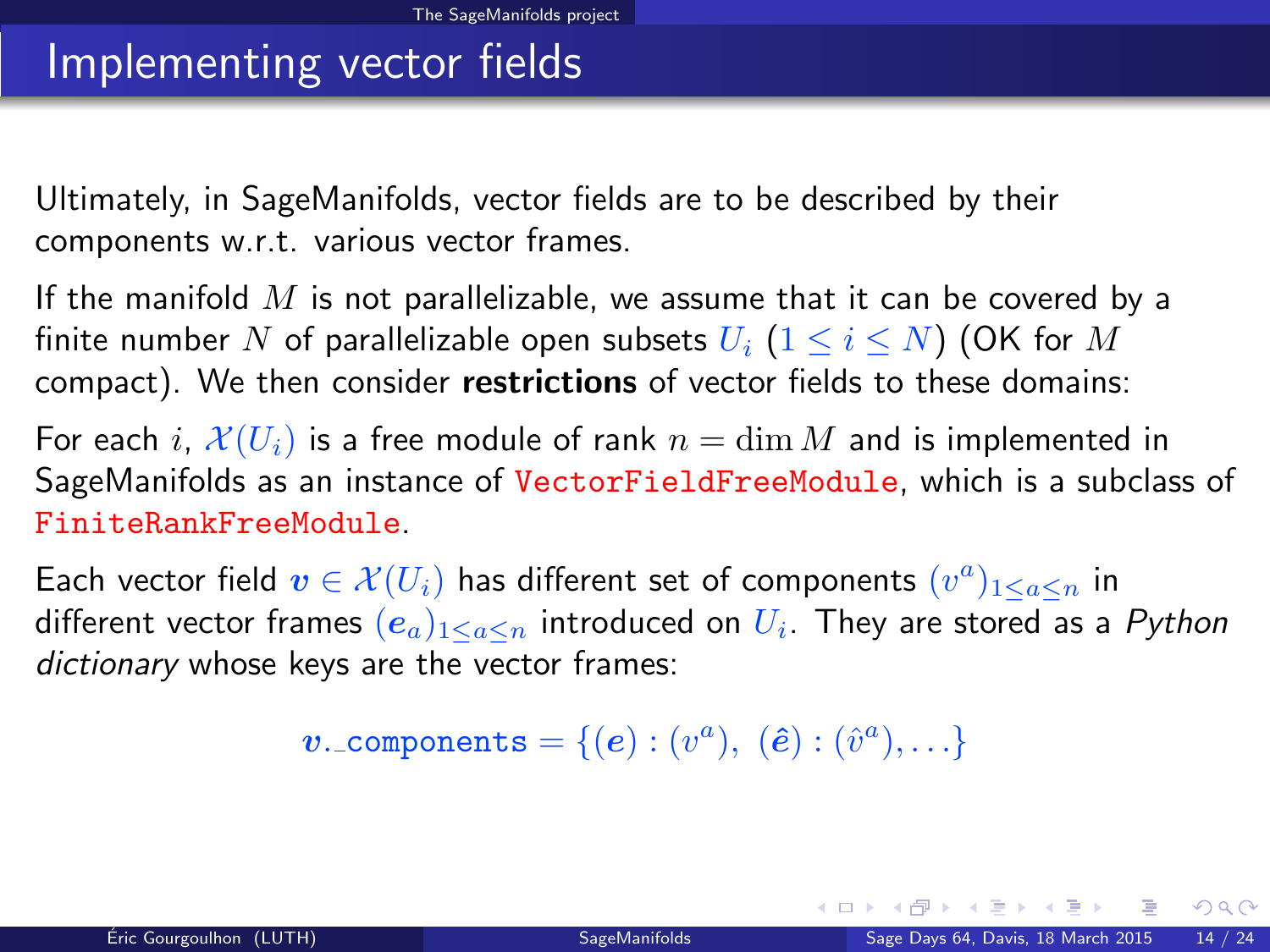# <span id="page-22-0"></span>Module classes in SageManifolds

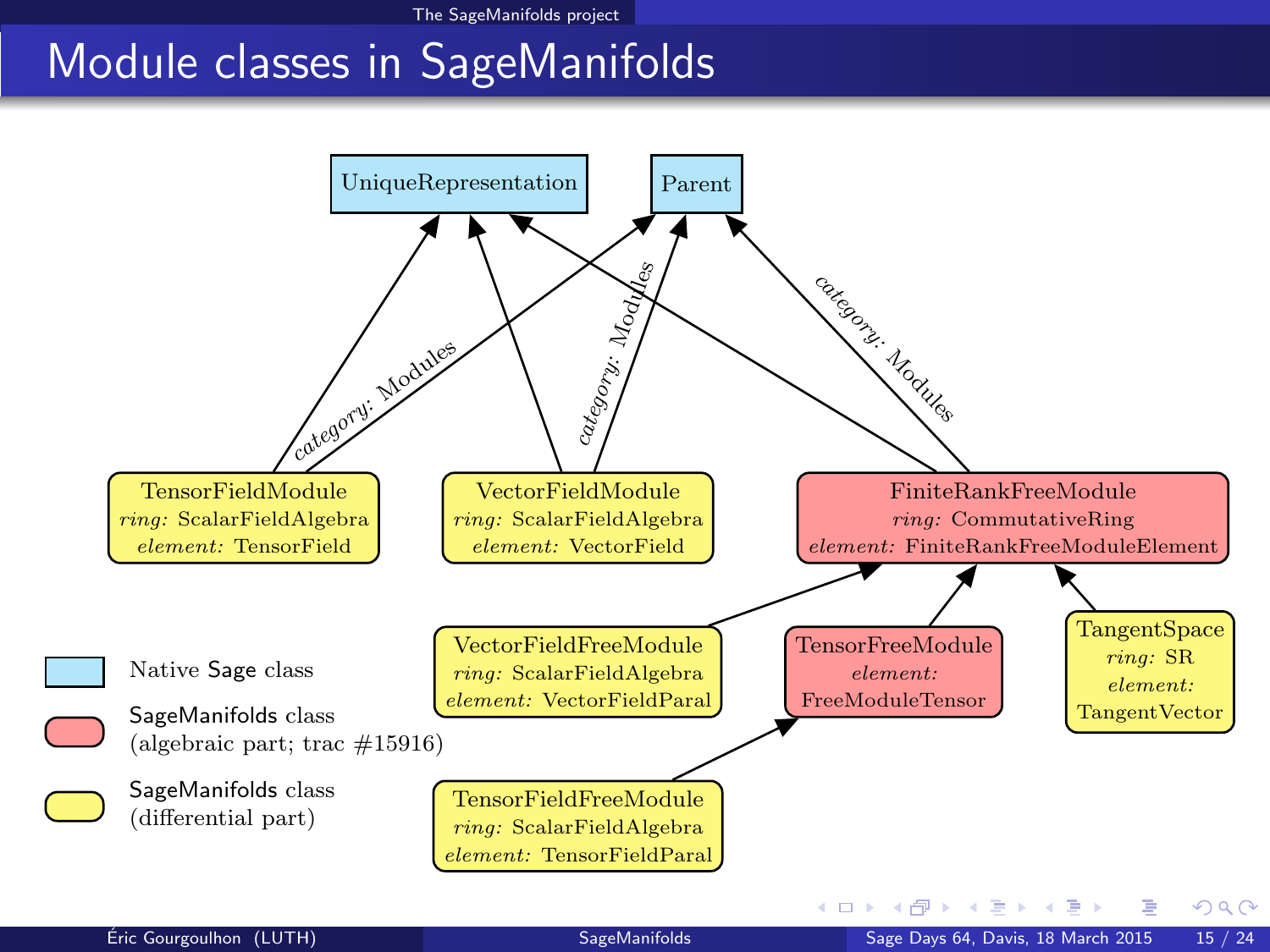### Tensor field classes



<span id="page-23-0"></span>イロト イ押 トイヨ トイヨ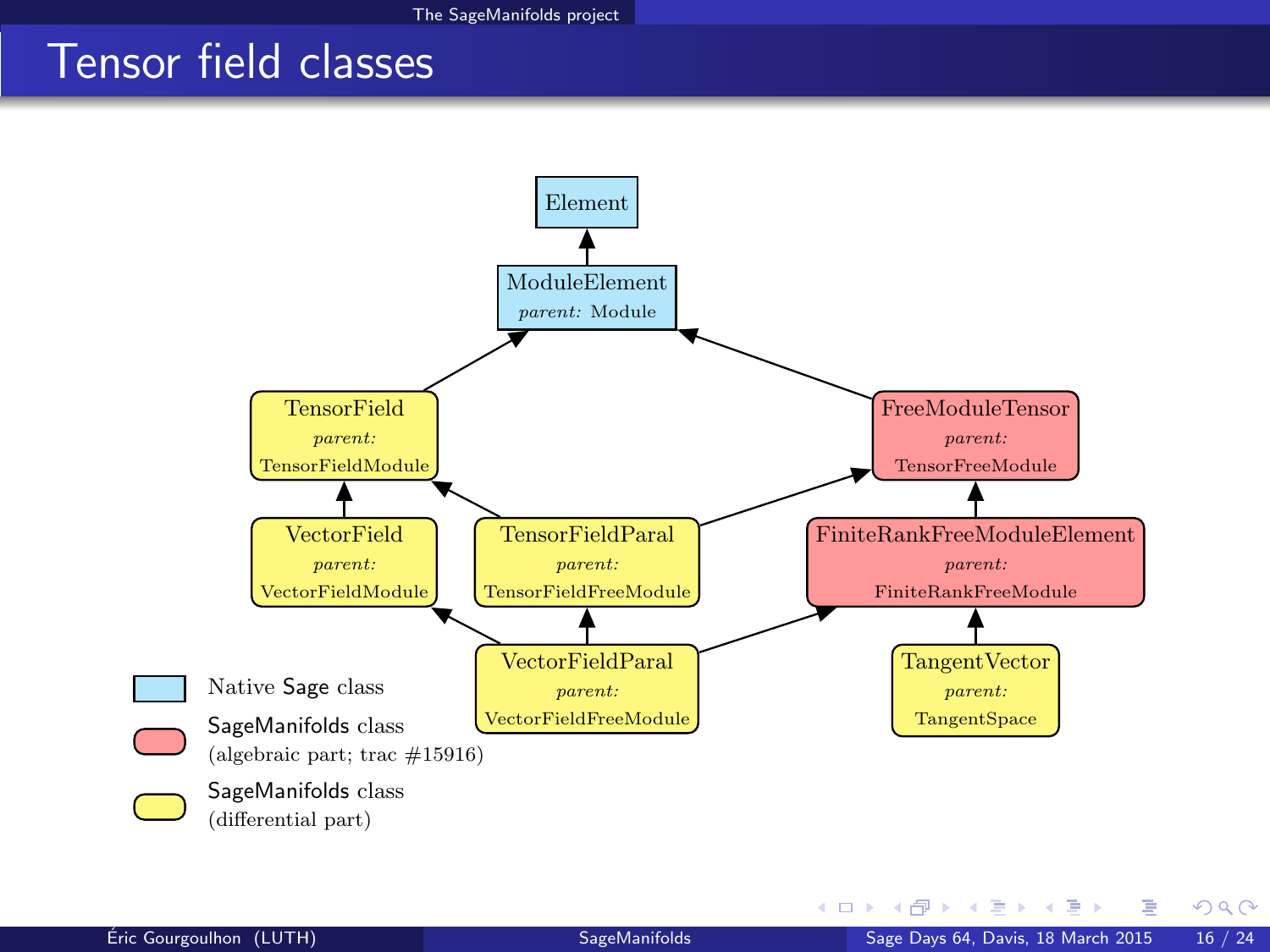### Tensor field storage

<span id="page-24-0"></span>![](_page_24_Figure_2.jpeg)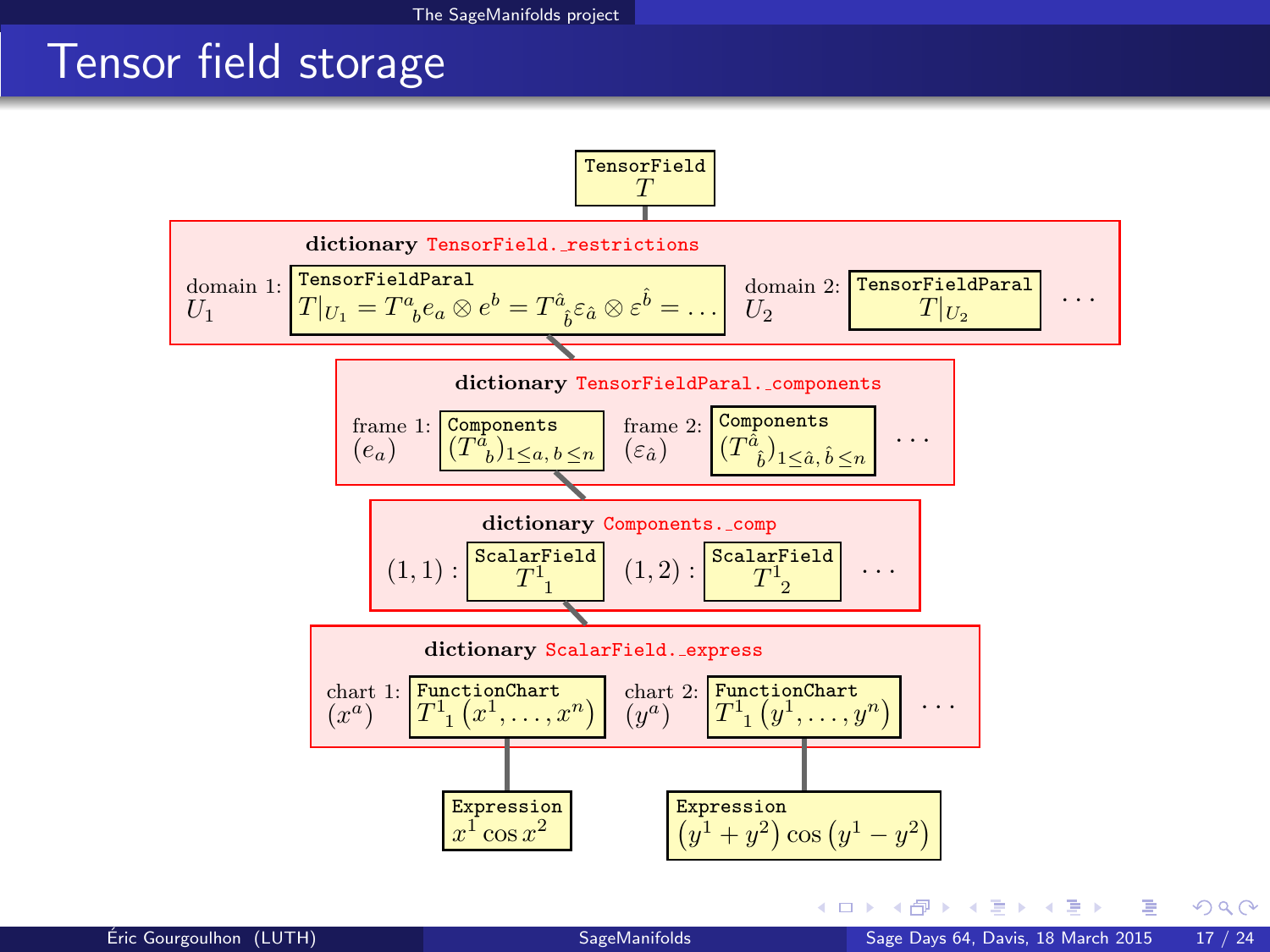# **Outline**

**[Introduction](#page-2-0)** 

[The SageManifolds project](#page-4-0)

3 [A concrete example:](#page-25-0)  $\mathbb{S}^2$ 

**[Conclusion and perspectives](#page-27-0)** 

<span id="page-25-0"></span> $\mathbb{R}^n \times \mathbb{R}^n \xrightarrow{\sim} \mathbb{R}^n \times \mathbb{R}^n \xrightarrow{\sim} \mathbb{R}^n$ 

4 0 8 4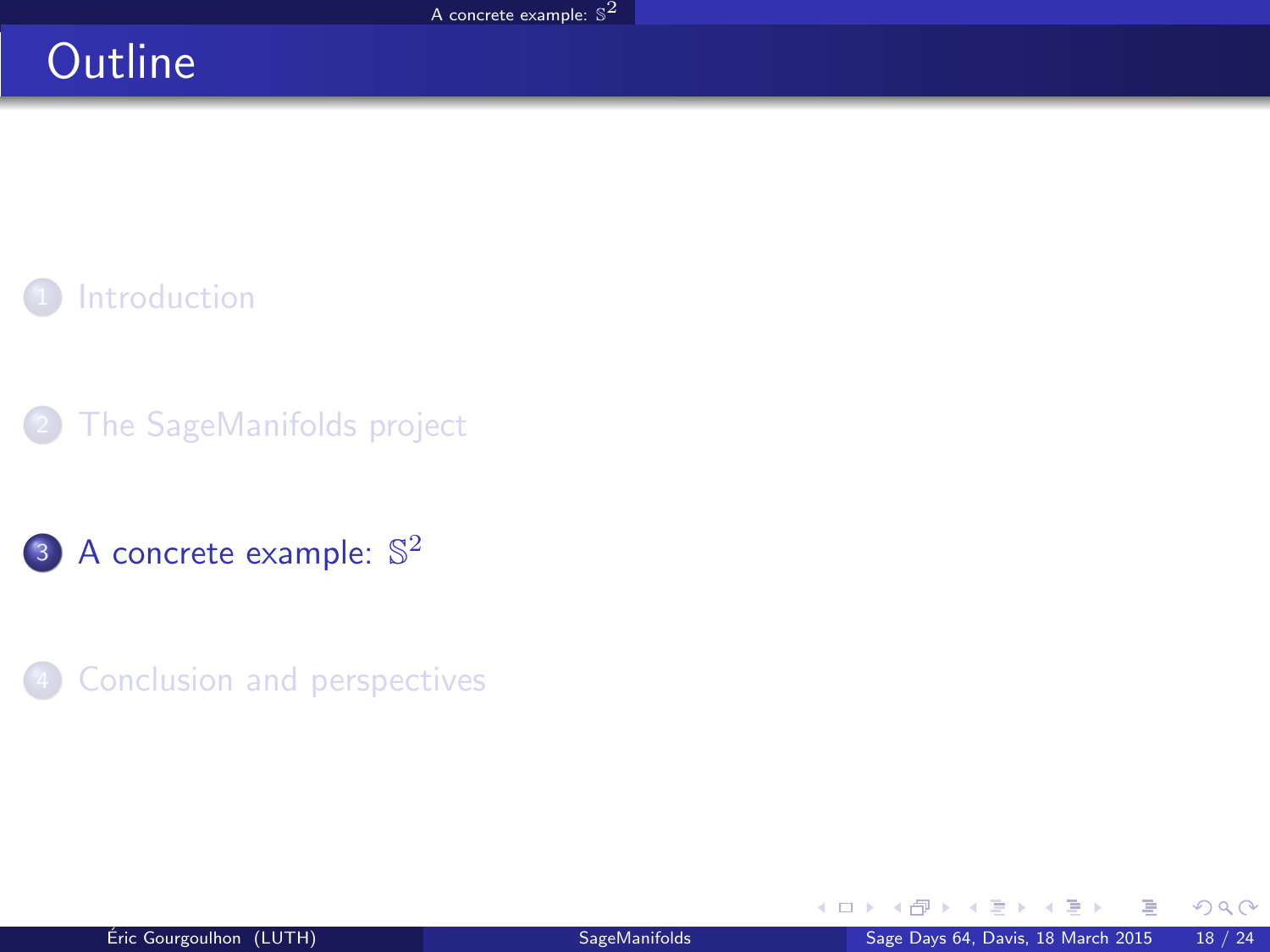#### <span id="page-26-0"></span>[A concrete example:](#page-26-0)  $\mathbb{S}^2$

### The 2-sphere example

![](_page_26_Figure_2.jpeg)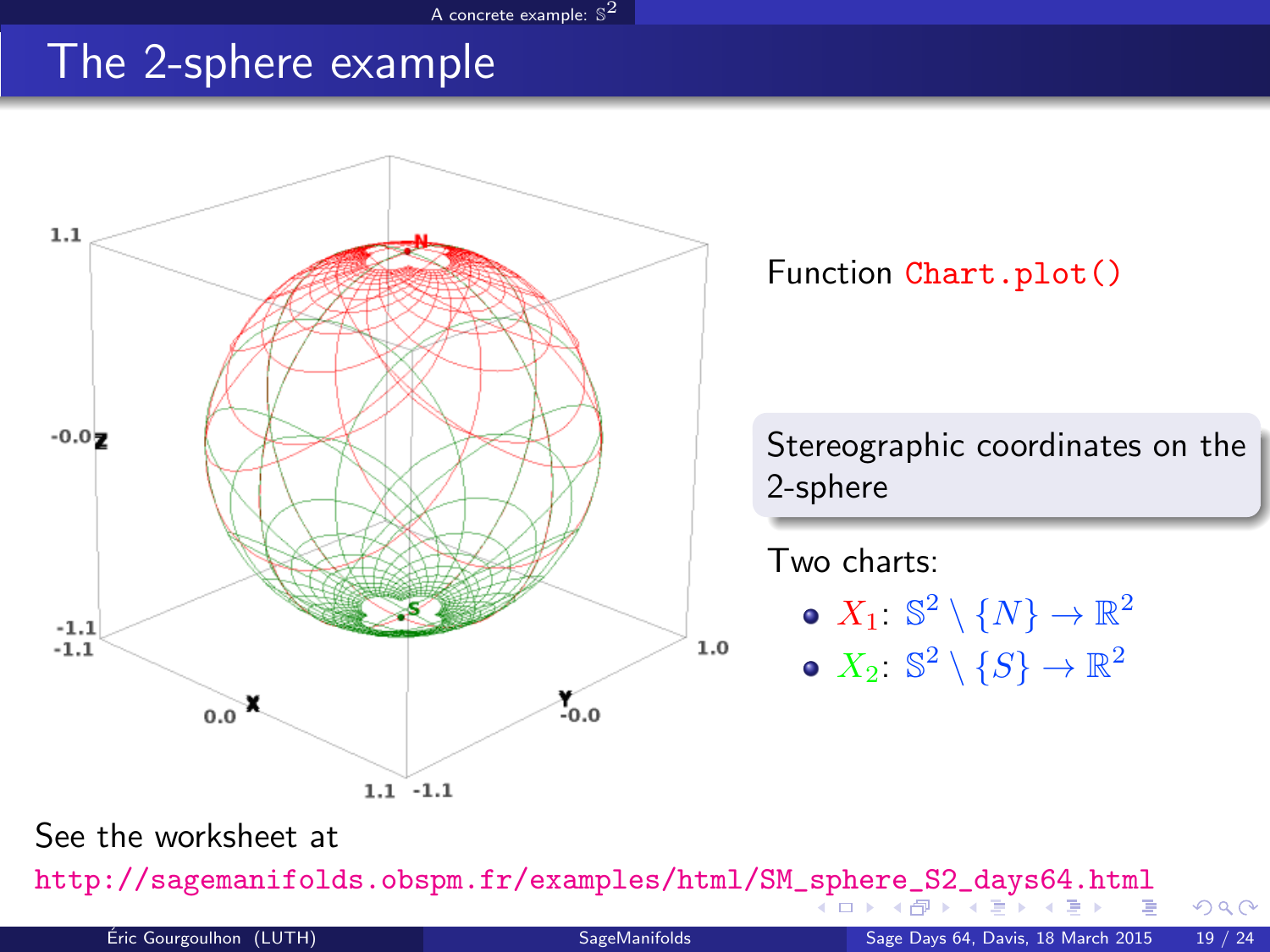# **Outline**

**[Introduction](#page-2-0)** 

- [The SageManifolds project](#page-4-0)
- 3 [A concrete example:](#page-25-0)  $\mathbb{S}^2$
- 4 [Conclusion and perspectives](#page-27-0)

<span id="page-27-0"></span>**Biskin** 

4 0 8 1

 $\sim$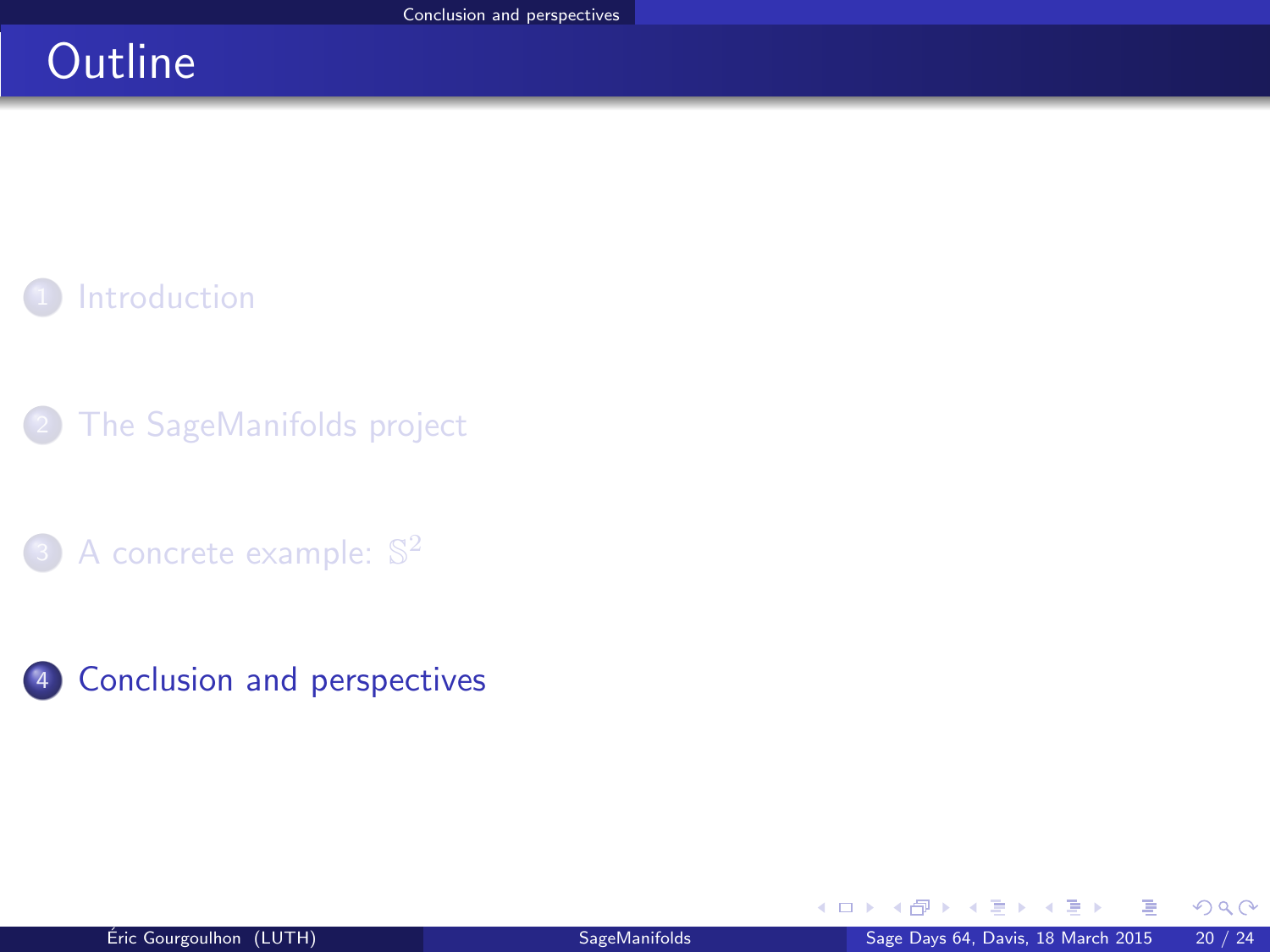# Conclusion and perspectives

• SageManifolds is a work in progress

<span id="page-28-0"></span> $\sim$  47,000 lines of Python code up to now (including comments and doctests)

A preliminary version (v0.7) is freely available (GPL) at <http://sagemanifolds.obspm.fr/> and the development version is available from the Git repository <https://github.com/sagemanifolds/sage>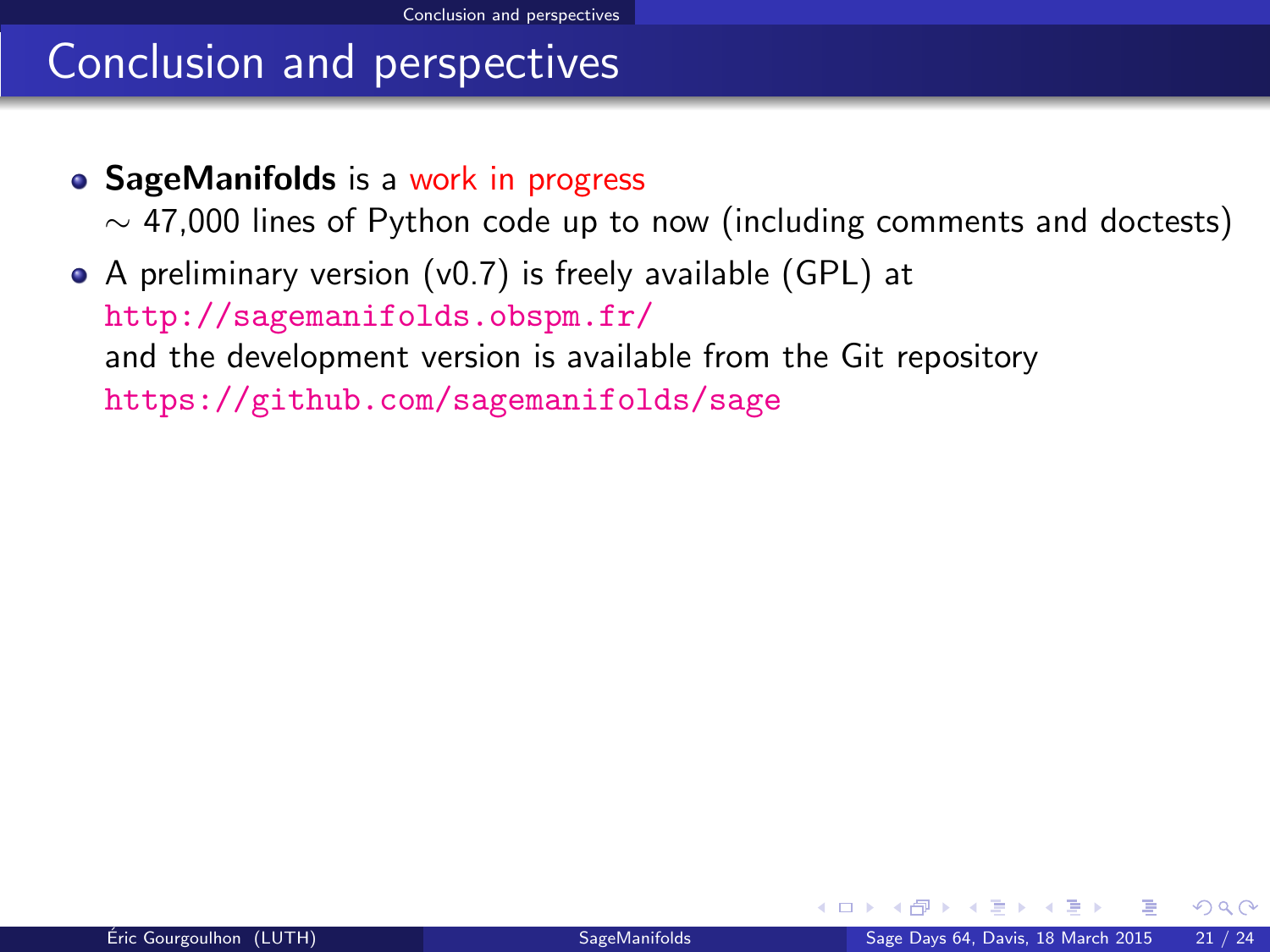# Conclusion and perspectives

• SageManifolds is a work in progress

 $\sim$  47,000 lines of Python code up to now (including comments and doctests)

A preliminary version (v0.7) is freely available (GPL) at <http://sagemanifolds.obspm.fr/> and the development version is available from the Git repository <https://github.com/sagemanifolds/sage>

#### Example: installing SageManifolds 0.7 in a branch of a Sage 6.5 install

cd <your Sage root directory> git remote add sm-github<https://github.com/sagemanifolds/sage.git> git fetch -t sm-github sm-v0.7 git checkout -b sagemanifolds git merge FETCH HEAD make

More details at <http://sagemanifolds.obspm.fr/download.html>

イロト イ押 トイヨ トイヨ

<span id="page-29-0"></span> $QQ$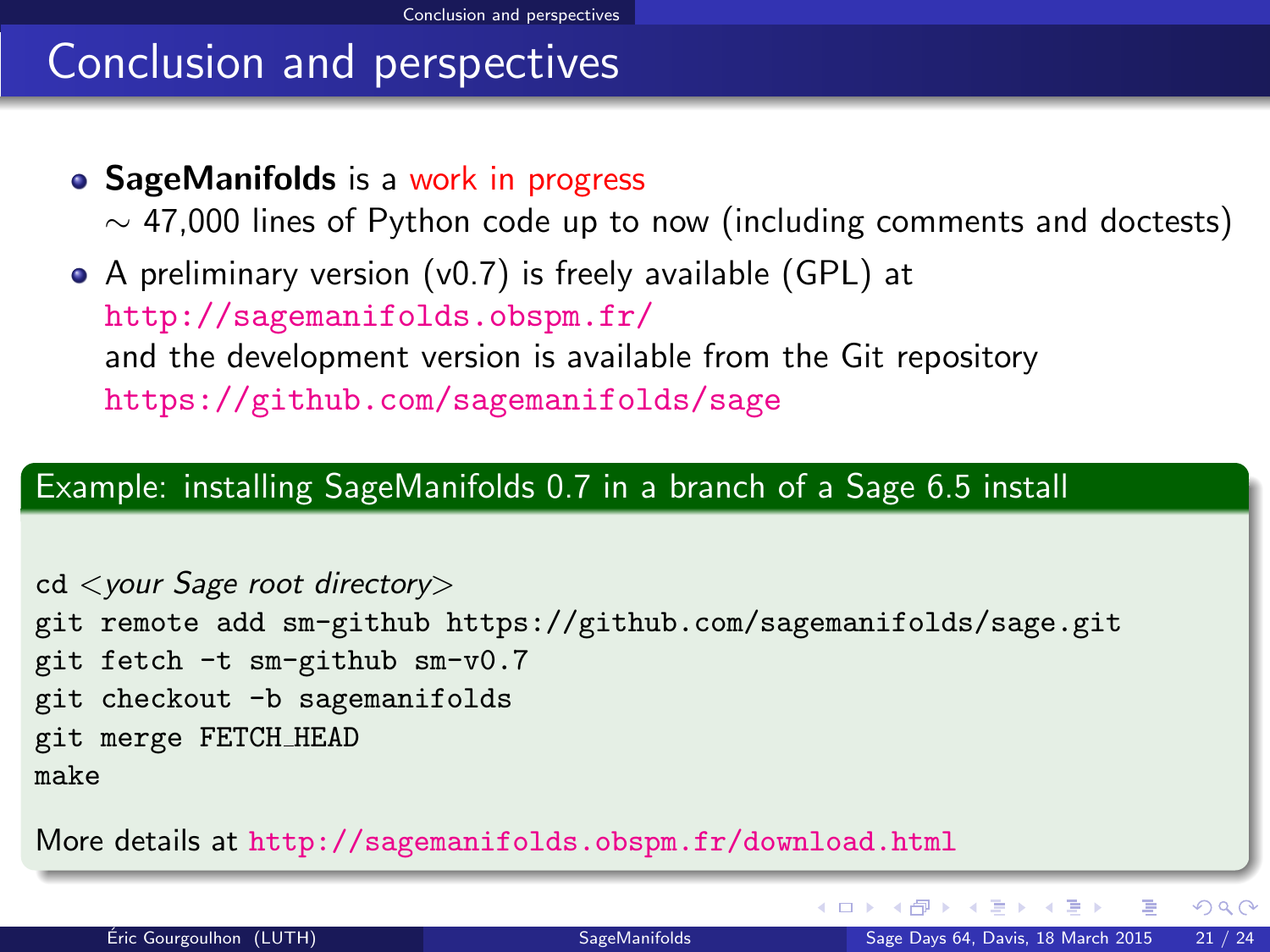### Already present (v0.7):

- maps between manifolds, pullback operator
- submanifolds, pushforward operator
- **e** curves in manifolds
- standard tensor calculus (tensor product, contraction, symmetrization, etc.), even on non-parallelizable manifolds
- all monoterm tensor symmetries
- exterior calculus (wedge product, exterior derivative, Hodge duality)
- **.** Lie derivatives of tensor fields
- affine connections, curvature, torsion
- pseudo-Riemannian metrics, Weyl tensor
- <span id="page-30-0"></span>• some plotting capabilities (charts, points, curves)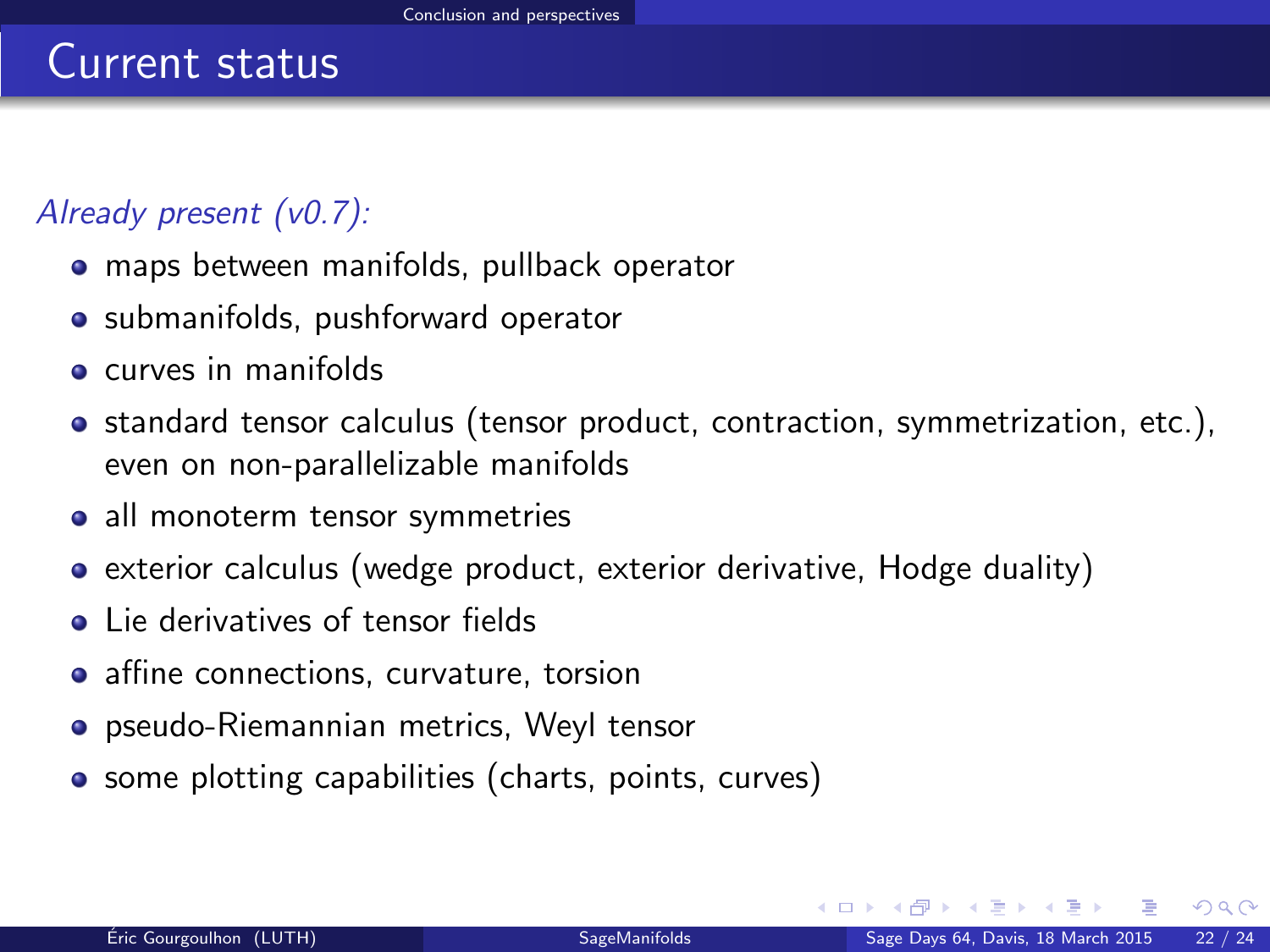- In a branch of the development version:
	- parallelization (on tensor components) of CPU demanding computations, via the Python library multiprocessing

<span id="page-31-0"></span>4 日下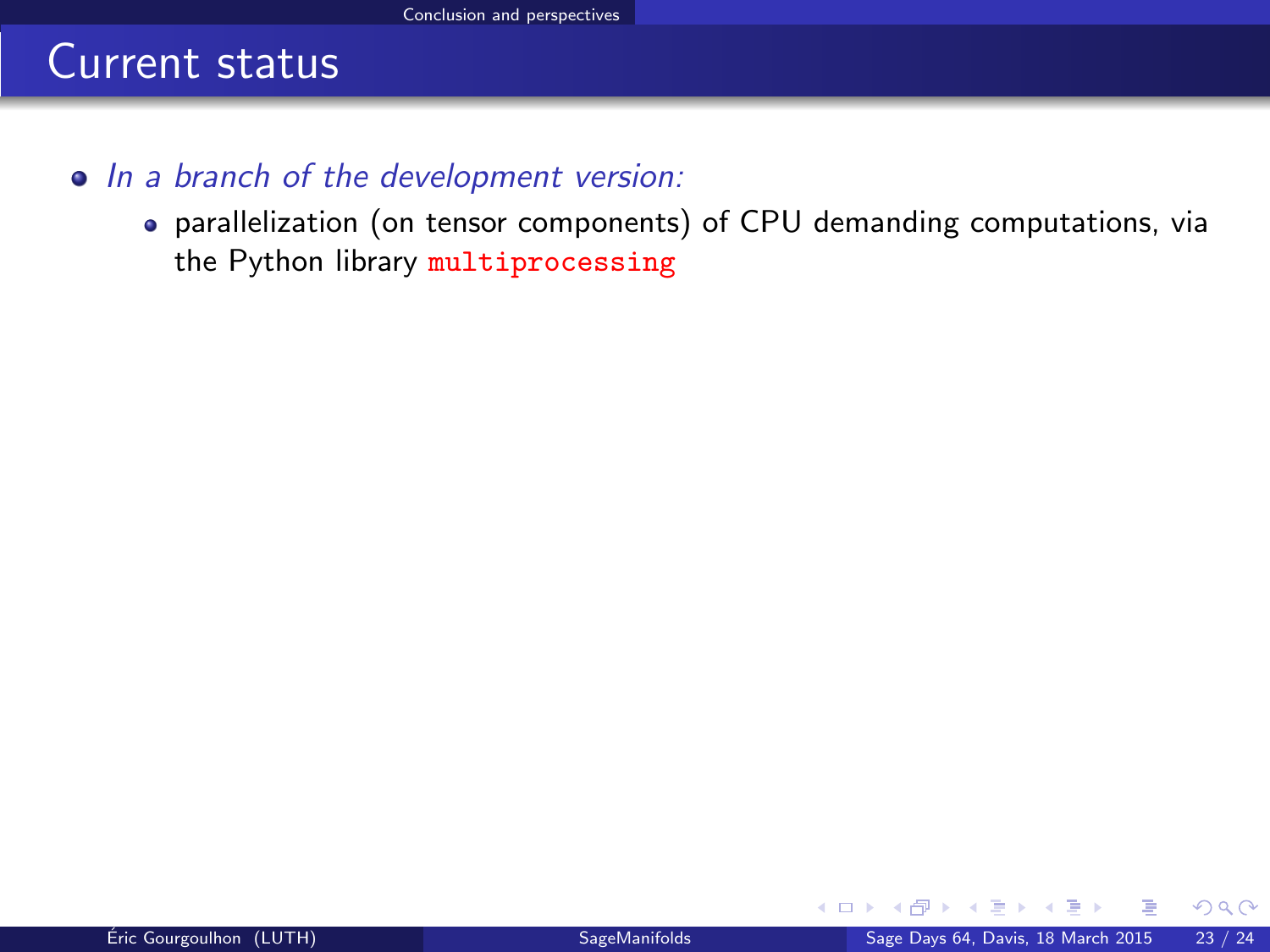- In a branch of the development version:
	- parallelization (on tensor components) of CPU demanding computations, via the Python library multiprocessing
- <span id="page-32-0"></span>Not implemented yet (but should be soon):
	- extrinsic geometry of pseudo-Riemannian submanifolds
	- computation of geodesics (numerical integration via Sage/GSL or Gyoto)
	- integrals on submanifolds
	- graphical output for vector fields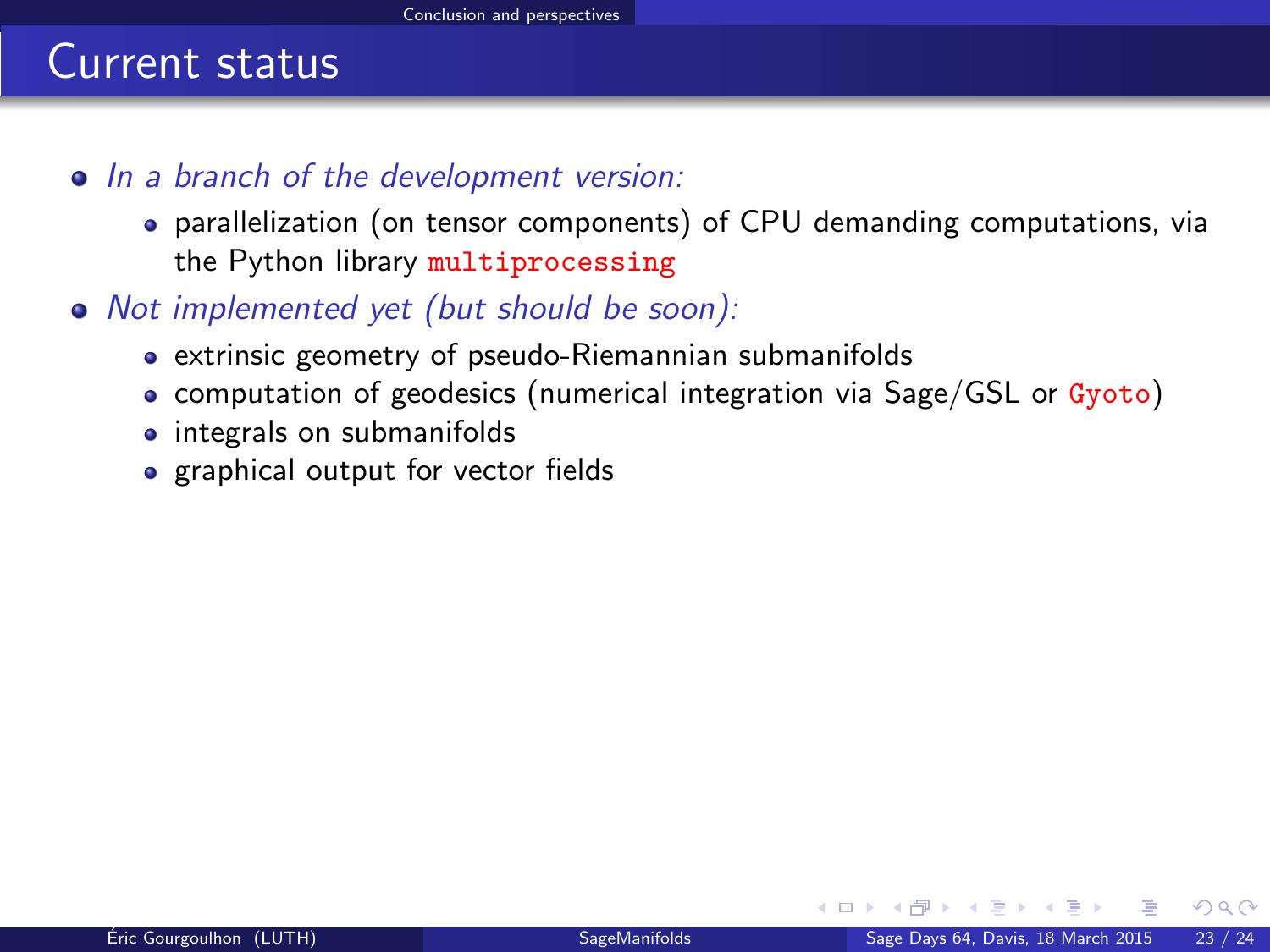- In a branch of the development version:
	- parallelization (on tensor components) of CPU demanding computations, via the Python library multiprocessing
- Not implemented yet (but should be soon):
	- extrinsic geometry of pseudo-Riemannian submanifolds
	- computation of geodesics (numerical integration via Sage/GSL or Gyoto)
	- integrals on submanifolds
	- graphical output for vector fields

#### • Future prospects:

- add more graphical outputs
- add more functionalities: symplectic forms, fibre bundles, spinors, variational calculus, etc.
- <span id="page-33-0"></span>• connection with numerical relativity: using Sage to explore numerically generated spacetimes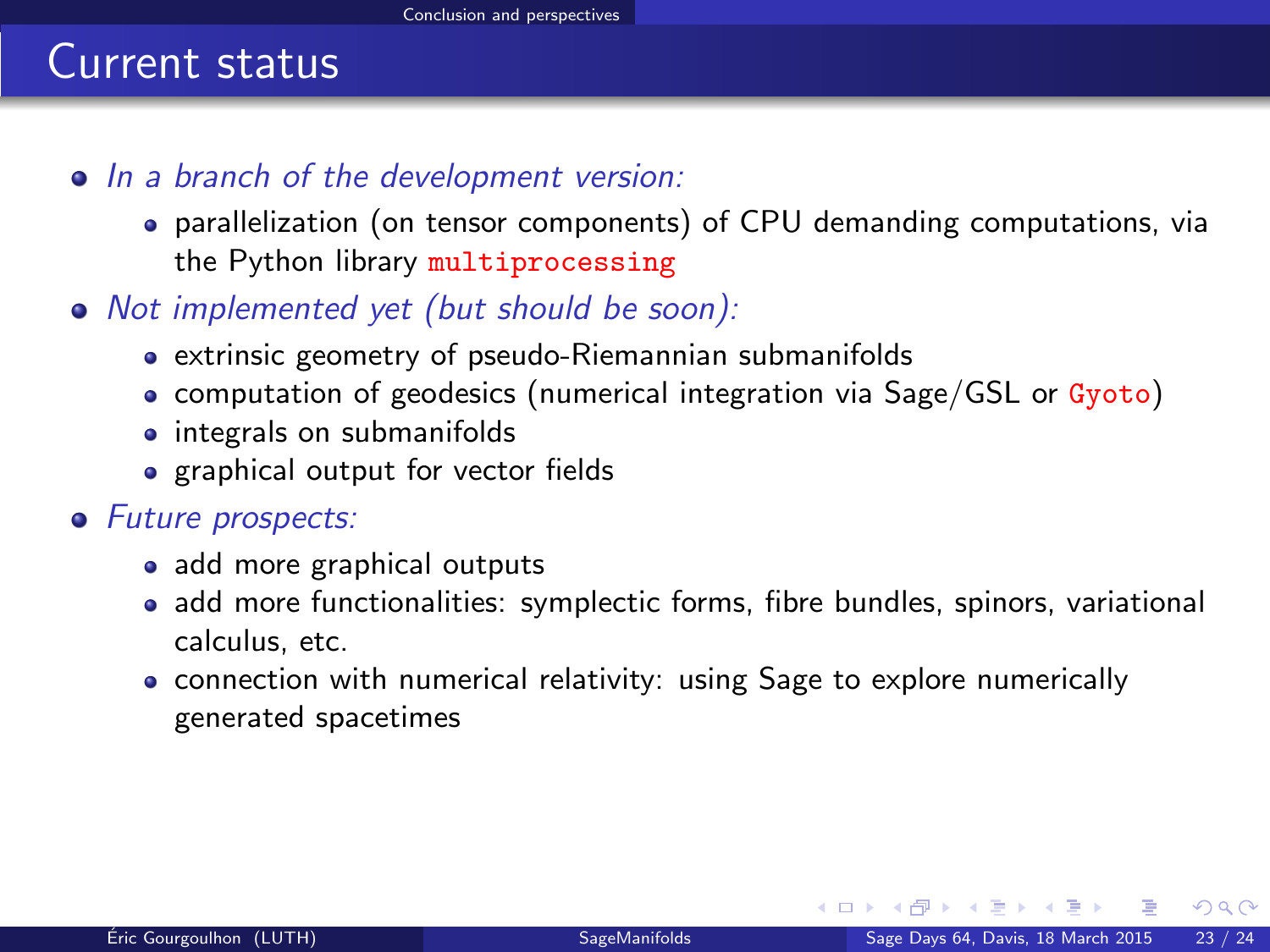- In a branch of the development version:
	- parallelization (on tensor components) of CPU demanding computations, via the Python library multiprocessing
- Not implemented yet (but should be soon):
	- extrinsic geometry of pseudo-Riemannian submanifolds
	- computation of geodesics (numerical integration via Sage/GSL or Gyoto)
	- integrals on submanifolds
	- graphical output for vector fields

#### • Future prospects:

- add more graphical outputs
- add more functionalities: symplectic forms, fibre bundles, spinors, variational calculus, etc.
- connection with numerical relativity: using Sage to explore numerically generated spacetimes
- Developments within Sage (to be discussed in this workshop):
	- introduce the category of topological spaces
	- introduce Lie groups

<span id="page-34-0"></span> $\Omega$ 

医阿里氏阿里

**← ロ ▶ → イ 同**